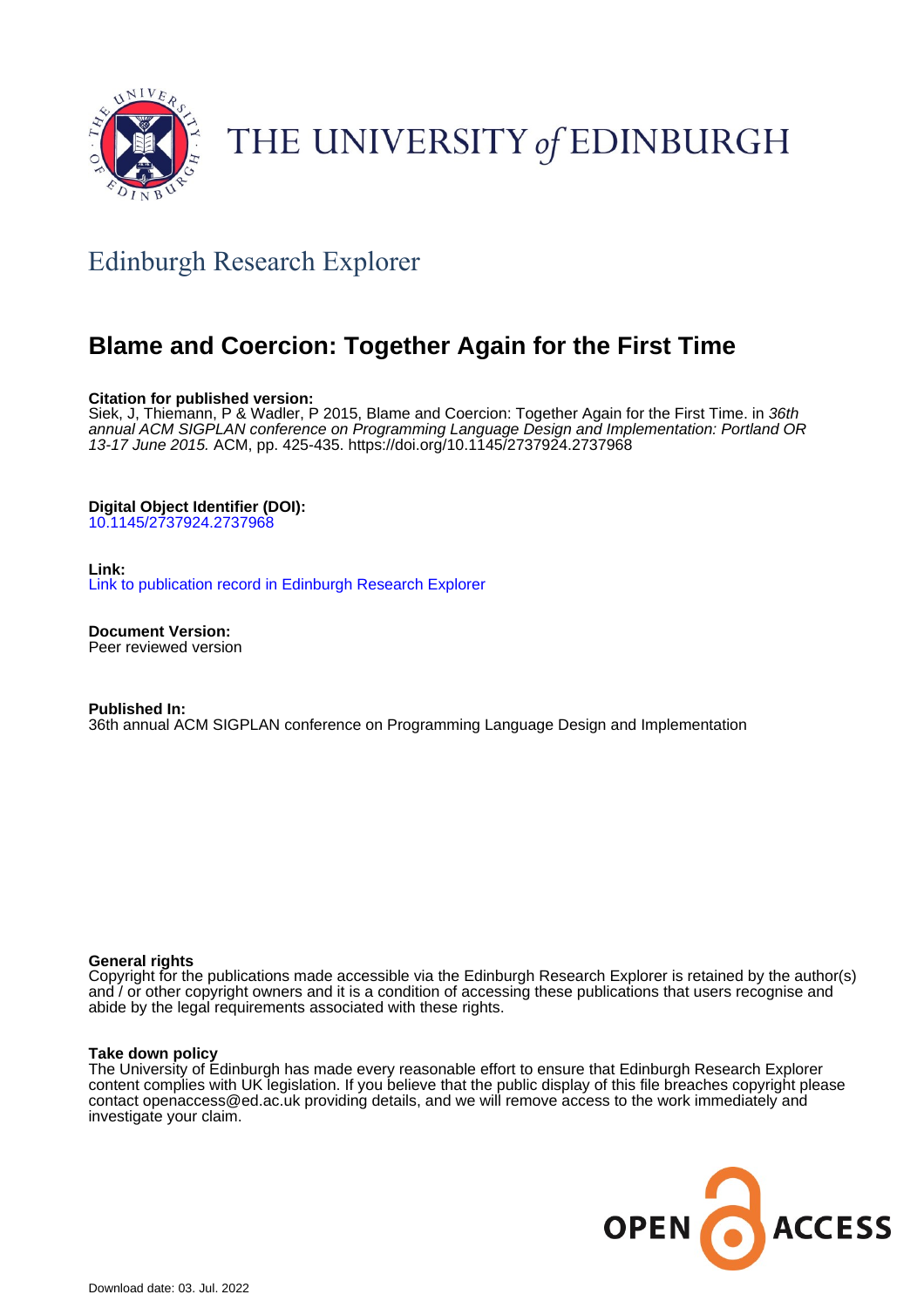# Blame and Coercion: Together Again for the First Time

Jeremy Siek

Indiana University, USA jsiek@indiana.edu

Peter Thiemann

Universität Freiburg, Germany thiemann@informatik.uni-freiburg.de Philip Wadler

University of Edinburgh, UK wadler@inf.ed.ac.uk

#### Abstract

C#, Dart, Pyret, Racket, TypeScript, VB: many recent languages integrate dynamic and static types via gradual typing. We systematically develop three calculi for gradual typing and the relations between them, building on and strengthening previous work. The calculi are:  $\lambda$ B, based on the blame calculus of Wadler and Findler (2009);  $\lambda C$ , inspired by the coercion calculus of Henglein (1994); λS inspired by the space-efficient calculus of Herman, Tomb, and Flanagan (2006) and the threesome calculus of Siek and Wadler (2010). While  $\lambda$ B is little changed from previous work,  $\lambda$ C and  $\lambda$ S are new. Together,  $\lambda$ B,  $\lambda$ C, and  $\lambda$ S provide a coherent foundation for design, implementation, and optimisation of gradual types.

We define translations from  $\lambda$ B to  $\lambda$ C and from  $\lambda$ C to  $\lambda$ S. Much previous work lacked proofs of correctness or had weak correctness criteria; here we demonstrate the strongest correctness criterion one could hope for, that each of the translations is fully abstract. Each of the calculi reinforces the design of the others:  $\lambda C$  has a particularly simple definition, and the subtle definition of blame safety for  $\lambda$ B is justified by the simple definition of blame safety for  $\lambda$ C. Our calculus  $\lambda$ S is implementation-ready: the first spaceefficient calculus that is both straightforward to implement and easy to understand. We give two applications: first, using full abstraction from  $\lambda$ C to  $\lambda$ S to validate the challenging part of full abstraction between  $\lambda$ B and  $\lambda$ C; and, second, using full abstraction from  $\lambda$ B to  $\lambda$ S to easily establish the Fundamental Property of Casts, which required a custom bisimulation and six lemmas in earlier work.

*Categories and Subject Descriptors* F.3.3 [*Logics and meaning of programs*]: Studies of Program Constructs—Type structure

*Keywords* Blame, lambda calculus, gradual typing

#### 1. Introduction

*Contracts and blame*. Findler and Felleisen (2002) introduced two seminal ideas: higher-order *contracts* to monitor adherence to a specification, and *blame* to indicate which of two parties is at fault if the contract is violated. In particular, at higher-order a contract allocates blame to the environment if it supplies an incorrect ar-

PLDI'15, June 13–17, 2015, Portland, OR, USA.

Copyright © 2015 ACM 978-1-4503-3468-6/15/06... \$15.00. http://dx.doi.org/10.1145/—

gument or to the function if it supplies an incorrect result. Blame characterises correctness: one cannot guarantee that a contract interposed between typed and untyped code will not be violated, but one can guarantee that if it is violated then blame allocates to the untyped code, a result first established by Tobin-Hochstadt and Felleisen (2006).

Findler and Felleisen's innovation led to a bloom of others. Siek and Taha (2006) introduced gradual typing; Flanagan (2006) introduced hybrid typing, later implemented in Sage (Gronski et al. 2006); Ou et al. (2004) integrated simple and dependent types. These systems built crucially on contracts, and all used a similar translation from a source language to an intermediate language of explicit casts. Alas, they ignored blame. Wadler and Findler (2009) restored blame to this intermediate language and formalised it as as the *blame calculus*. They established *blame saftey*, a generalisation of the correctness criterion for contracts: given a cast between a less-precise and a more-precise type, blame always allocates to the less-precisely typed side of the cast—"Well-typed programs can't be blamed".

*Space-efficient coercions*. A naive implementation of contracts (or the blame calculus) suffers space leaks. Two mutually recursive procedures where the recursive calls are in tail position should run in constant space; but if one of them is statically typed and the other is dynamically typed, the mediating casts break the tail call property, and the program requires space proportional to the number of calls.

Herman et al. (2007, 2010) proposed a solution to this problem based on the coercion calculus of Henglein (1994). Alas, they also ignoring blame. Their calculus represents casts as coercions. When two coercions are applied in sequence, they are composed and normalised. The height of the composition of two coercions is bounded by the heights of the two original coercions; the size of a coercion in normalised form is bounded if its height is bounded, ensuring that computation proceeds in bounded space. However, normalising coercions requires that sequences of compositions are treated as equal up to associativity. While this is not a difficult problem in symbol manipulation, it does pose a challenge when implementing an efficient evaluator.

Siek and Wadler (2010) proposed an alternative solution. At first, they also ignored blame. They observed that any cast factors into a downcast from the source to a mediating type, followed by an upcast from the mediating type to the target—called a *threesome* because it involves three types. Two successive threesomes collapse to a single threesome, where the mediating type is the greatest lower bound of the two original mediating types. The height of the greatest lower bound of two types is bounded by their heights; and the size of a type is bounded if its height is bounded, again ensuring that computation proceeds in bounded space.

Siek and Wadler (2010) then restored blame by decorating the mediating type with labels that indicate how blame is to be allo-

Permission to make digital or hard copies of all or part of this work for personal or classroom use is granted without fee provided that copies are not made or distributed for profit or commercial advantage and that copies bear this notice and the full citation on the first page. Copyrights for components of this work owned by others than ACM must be honored. Abstracting with credit is permitted. To copy otherwise, or republish, to post on servers or to redistribute to lists, requires prior specific permission and/or a fee. Request permissions from permissions@acm.org.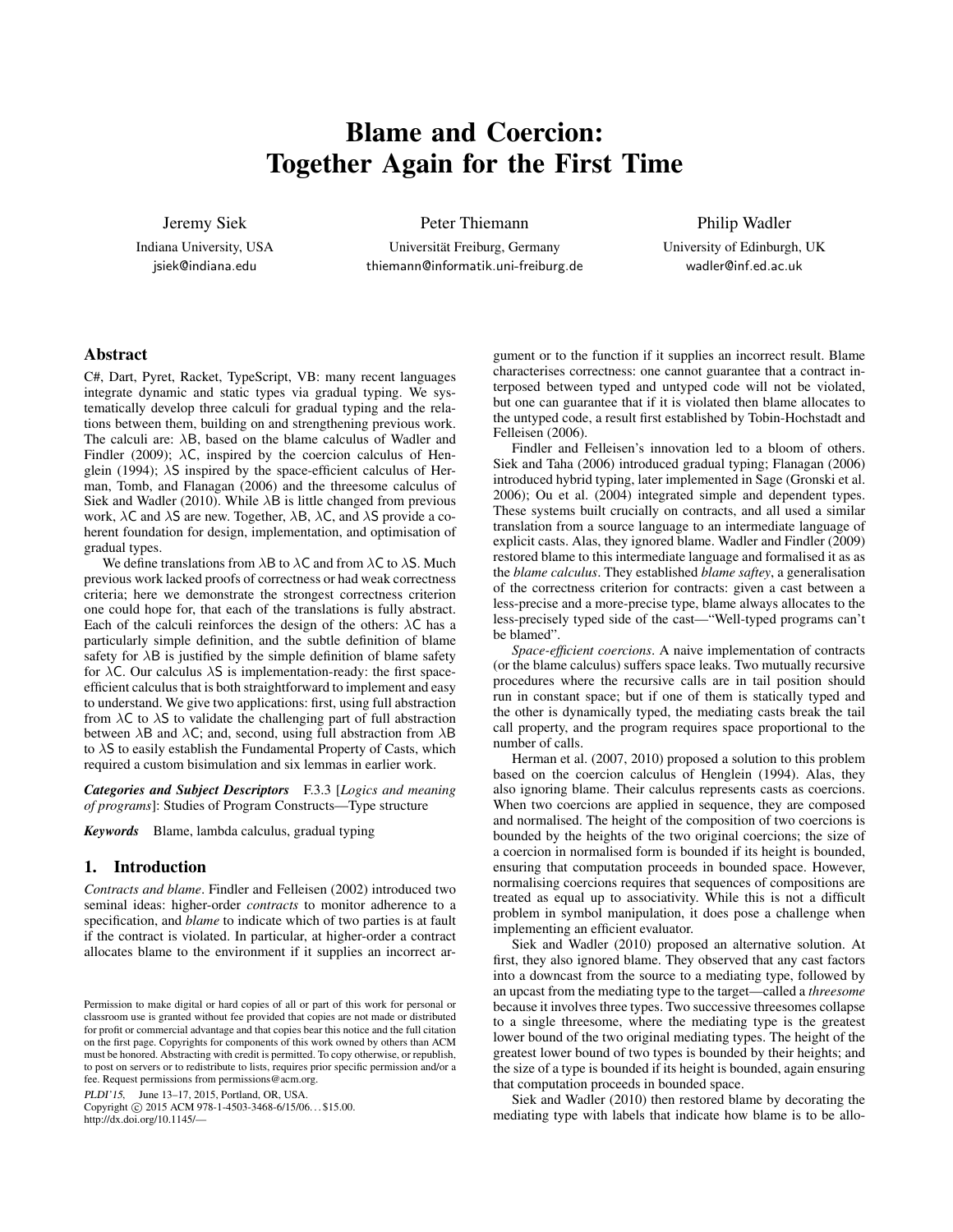cated, and showed decorated types are in one-to-one correspondence with normalised coercions. A recursive definition computes the meet of the two decorated types (or equivalently the composition of the two corresponding coercions); it is straightforward to calculate, avoiding the associativity problem of coercions.

However, the notation for decorated types is far from transparent. Siek reports that Tanter attempted to implement Gradualtalk with threesomes, but found it too difficult. Wadler reports that while preparing a lecture on threesomes a few years after the paper was published, he required several hours to puzzle out the meaning of his own notation,  $\perp^{mG_p}$ . Eventually, he could only understand it by relating it to the corresponding coercion—a hint that coercions may be clearer than threesomes once blame is involved.

Hence we have two approaches: Herman et al. (2007, 2010) is easy to understand, but hard to compute; Siek and Wadler (2010) is easy to compute, but hard to understand. Garcia (2013) attempted to ameliorate this tension by starting with the former and deriving the latter. However, the derivation necessarily contains all the confusing notation of Siek and Wadler while also introducing additional notations of its own, notably, a collection of ten supercoercions. By design, his derived definition of composition matches Siek and Wadler's original and so is no easier to read.

Much previous work lacked proofs of correctness or had weak correctness criteria. Herman et al. (2007, 2010) give no proof relating their calculus to others for gradual typing. Siek and Wadler (2010) establish that a term in the blame calculus converges if and only if its translation into the threesome calculus converges, but they do so only at the top level (Kleene equivalence: roughly, contextual equivalence without the context).

*Our approach*. We establish new foundations for gradual typing by considering a sequence of calculi and the relations between them: λB, based on the blame calculus of Wadler and Findler (2009);  $\lambda$ C, inspired by the coercion calculus of Henglein (1994);  $\lambda$ S, inspired by the space-efficient calculus of Herman et al. (2007, 2010) and the threesome calculus of Siek and Wadler (2010). While  $\lambda$ B is little changed from previous work, the other two are new.

The two new calculi are based on ideas so simple it is surprising no one thought of them years ago. For  $\lambda C$ , the novel insight is to present a computational calculus as close as possible to the original coercion calculus of Henglein (1994). For  $\lambda$ S, the novel insight is to restrict coercions to a canonical form and write out the algorithm that composes two canonical coercions to yield a canonical coercion.

Henglein (1994) explored optimisation of coercions, but remarkably neither he nor anyone else has written down the obvious reduction rules for evaluating a lambda calculus with coercions, as we have done here with  $\lambda C$ . The result is a pleasingly simple calculus, close to correct by construction.

Our translation from  $\lambda$ B into  $\lambda$ C resembles many in the literature; it compiles casts into coercions. We show that this translation is a lockstep bisimulation, where a single reduction step in  $\lambda$ B corresponds to a single reduction step in  $\lambda C$ , giving a close correspondence between the two calculi. There are several subtleties in the design of  $\lambda$ B, but essentially none in the design of  $\lambda$ C, and that the two run in lockstep suggests that both designs are correct.

A key property of the blame calculus is blame safety—"Welltyped programs can't be blamed". Surprisingly, no previous work considers whether translations preserve blame safety. Here we show that blame safety is preserved by translations between calculi, and, as a pleasant consequence, that the subtle definition of blame safety for  $\lambda$ B is justified by the straightforward definition of blame safety for  $\lambda C$ .

Our reverse translation from  $\lambda C$  to  $\lambda B$  is novel. We observe that a single coercion must translate into a sequence of casts, because a coercion may contain many blame labels but a cast contains only one. The challenge is to show that translating from  $\lambda C$  to  $\lambda B$  and back again yields a term contextually equivalent to the original. This, together with the bisimulation, establishes the strongest correctness criterion one could hope for, full abstraction: translation from  $\lambda$ B to  $\lambda$ C preserves and reflects contextual equivalence.

For  $\lambda$ S we isolate a novel grammar corresponding to coercions in canonical form. Canonical forms are unique, and in one-to-one correspondence with normal forms. We present a simple recursive function that takes two coercions in canonical form,  $s$  and  $t$ , and returns their composition in canonical form,  $s \, \hat{\sigma} t$ . Validating the correctness of this definition against Henglein's original rules is straightforward. As with threesomes, it avoids the problems of associativity previously attached to using coercions; but because it is based on coercions, it avoids the problems of decoding the meaning of the decorated types attached to threesomes.

Translation from  $\lambda C$  to  $\lambda S$  is straightforward, but establishing its correctness is the most challenging result in the paper. The difficulty is that  $\lambda C$  breaks compositions into simpler components,

$$
M\langle c\,;d\rangle\longrightarrow M\langle c\rangle\langle d\rangle,
$$

while  $\lambda$ S assembles simpler components into compositions,

$$
M\langle s\rangle\langle t\rangle \longrightarrow M\langle s\overset{\circ}{,}t\rangle.
$$

(As explained in Sections 3 and 4, c, d range over coercions and s, t over space-efficient coercions,  $M\langle c \rangle$  denotes the application to term M of coercion c, and similarly for  $M\langle s\rangle$ .) We introduce a relation between terms of  $\lambda C$  and  $\lambda S$  and show it is a bisimulation. In this case the bisimulation is not lockstep: one step in  $\lambda C$  may correspond to many in  $\lambda$ S, and vice-versa. Siek and Wadler (2010) establish a bisimulation similar to the one here, but our development is simpler because it uses coercions rather than decorated types, and because it uses  $\lambda C$  as an intermediate step. Because the mapping of  $\lambda S$  back to  $\lambda C$  is simply an inclusion, the bisimulation easily establishes full abstraction of the translation from  $\lambda C$  to  $\lambda S$ .

*Outline*. Sections 2–4 systematically consider  $\lambda$ B,  $\lambda$ C, and  $\lambda$ S. For each caclulus we introduce its syntax, type rules, and reduction rules; and we establish type safety and blame safety. In Sections 3– 4, for each calculus we also consider translations to and from the previous calculus, show the translations preserve type and blame safety, and demonstrate a bisimulation and full abstraction.

In Section 5, we observe that full abstraction often makes it easy to establish equivalences in  $\lambda$ B or  $\lambda$ C, because equivalent terms in those calculi translate into one and the same term in  $\lambda S$ . In particular, we exploit full abstraction between  $\lambda C$  and  $\lambda S$  to establish the key lemma required to show full abstraction between  $\lambda$ B and  $\lambda$ C. We also exploit full abstraction between  $\lambda$ B and  $\lambda$ S to establish The Fundamental Theorem of Casts, which required a custom bisimulation and six lemmas in Siek and Wadler (2010). Section 6 discusses related work, including a survey of how gradual typing is used in practice. Section 7 concludes.

#### 2. Blame Calculus

Figure 1 defines the blame calculus,  $\lambda$ B. This section reprises results from Wadler and Findler (2009), Siek and Wadler (2010), and Ahmed et al. (2011). Additional motivation and examples can be found in Wadler (2015).

Blame calculus is based on simply-typed lambda calculus, standard constructs of which are shown in gray. Let  $A, B, C$  range over types. A type is either a base type  $\iota$ , a function type  $A \to B$ , or the dynamic type  $\star$ . Let  $G, H$  range over ground types. A ground type is either a base type  $\iota$  or the function type  $\star \to \star$ . The dynamic type satisfies the domain equation

$$
\star \cong \iota + (\star \to \star)
$$

so each value of dynamic type belongs to one ground type.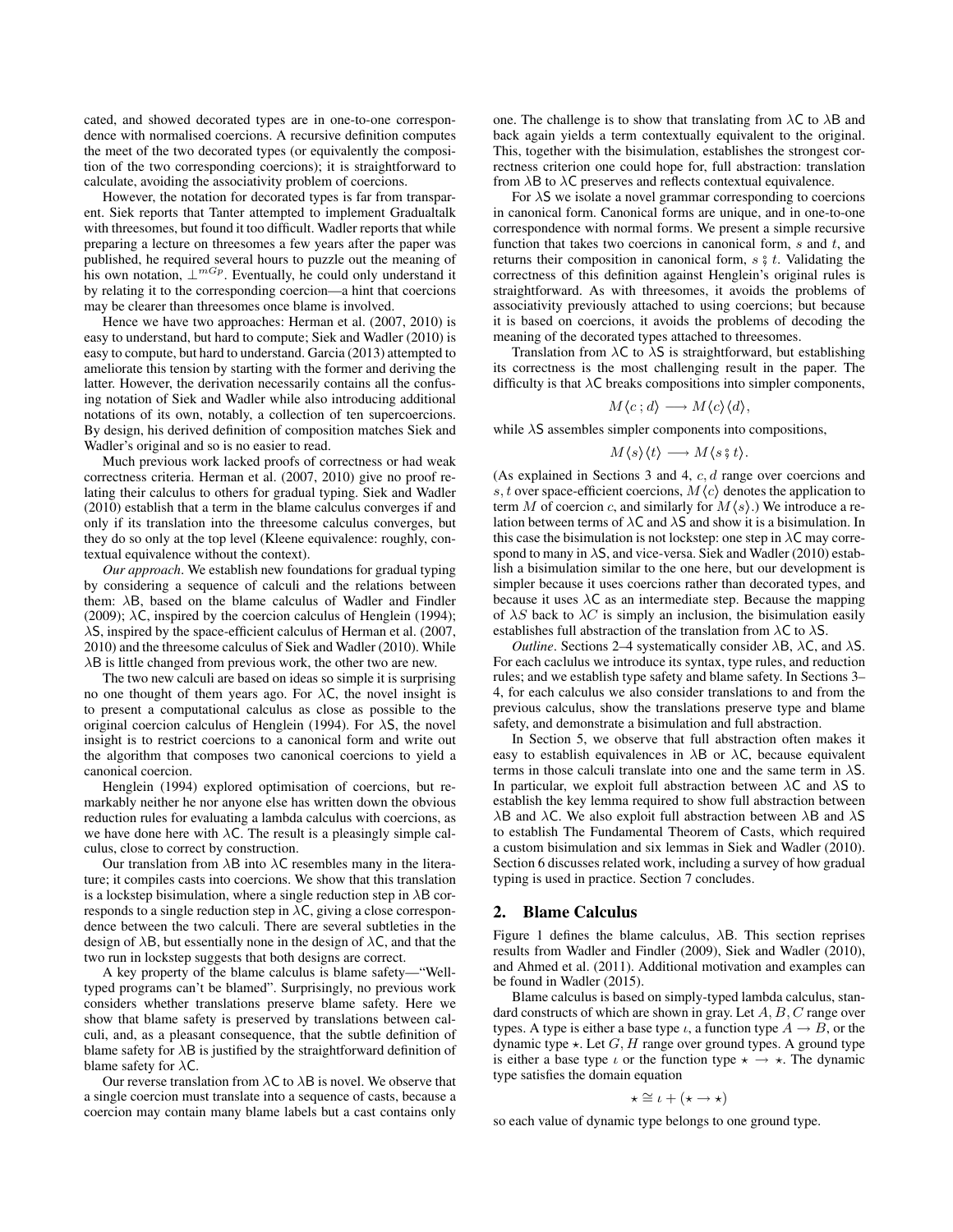| Syntax                                                                                                                     | $A, B, C ::= \iota \mid A \rightarrow B \mid *$ |
|----------------------------------------------------------------------------------------------------------------------------|-------------------------------------------------|
| $G, H ::= \iota \mid *$                                                                                                    |                                                 |
| $L, M, N ::= k \mid op(\vec{M}) \mid x \mid \lambda x:A, N \mid L M \mid$                                                  |                                                 |
| $M : A \xrightarrow{P} B \mid \text{blame } p$                                                                             |                                                 |
| $V, W ::= k \mid \lambda x:A, N \mid V : A \rightarrow B \xrightarrow{P} A' \rightarrow B' \mid$                           |                                                 |
| $V : G \xrightarrow{P} *$                                                                                                  |                                                 |
| $\mathcal{E} ::= \Box \mid \mathcal{E}[op(\vec{V}, \Box, \vec{M})] \mid \mathcal{E}[\Box M] \mid \mathcal{E}[V \Box] \mid$ |                                                 |
| $\mathcal{E}[\Box : A \xrightarrow{P} B]$                                                                                  |                                                 |

Compatible  $\left| A \sim B \right|$ 

$$
\frac{A \sim A' \quad B \sim B'}{A \rightarrow B \sim A' \rightarrow B'} \quad \frac{A \sim A' \quad B \sim B'}{A \sim \star} \quad \frac{B \sim B'}{\star \sim B}
$$
\nTerm typing

\n
$$
\frac{\Gamma \vdash M : A \quad A \sim B}{\Gamma \vdash (M : A \xrightarrow{p} B) : B} \quad \frac{\Gamma \vdash_B M : A}{\Gamma \vdash \text{blame } p : A}
$$

Reduction  $\mid M \longrightarrow_B N$ 

$$
\mathcal{E}[op(\vec{V})] \longrightarrow \mathcal{E}[[op](\vec{V})]
$$
\n
$$
\mathcal{E}[(\lambda x:A. N) V] \longrightarrow \mathcal{E}[N[x:=V]]
$$
\n
$$
\mathcal{E}[V : \iota \xrightarrow{p} \iota] \longrightarrow \mathcal{E}[V]
$$
\n
$$
\mathcal{E}[(V : A \rightarrow B \xrightarrow{p} A' \rightarrow B') W] \longrightarrow
$$
\n
$$
\mathcal{E}[(V (W : A' \xrightarrow{\overline{p}} A)) : B \xrightarrow{p} B']
$$
\n
$$
\mathcal{E}[V : \star \xrightarrow{p} \star] \longrightarrow \mathcal{E}[V]
$$
\n
$$
\mathcal{E}[V : A \xrightarrow{p} \star] \longrightarrow \mathcal{E}[V : A \xrightarrow{p} G \xrightarrow{p} \star]
$$
\nif  $A \neq \star, A \neq G, A \sim G$ \n
$$
\mathcal{E}[V : \star \xrightarrow{p} A] \longrightarrow \mathcal{E}[V : \star \xrightarrow{p} G \xrightarrow{p} A]
$$
\nif  $A \neq \star, A \neq G, A \sim G$ \n
$$
\mathcal{E}[V : G \xrightarrow{p} \star \xrightarrow{q} G] \longrightarrow \mathcal{E}[V]
$$
\n
$$
\mathcal{E}[V : G \xrightarrow{p} \star \xrightarrow{q} H] \longrightarrow \text{blame } q \quad \text{if } G \neq H
$$
\n
$$
\mathcal{E}[\text{blame } p] \longrightarrow \text{blame } p \quad \text{if } \mathcal{E} \neq \Box
$$
\nEmbedding dynamically typed  $\lambda$ -calculus\n
$$
\boxed{M}
$$
\n
$$
[M]
$$

 $\lceil op(\vec{M}) \rceil = op(\lceil \vec{M} \rceil : \vec{\star} \stackrel{\vec{p}}{\Longrightarrow} \vec{\iota} ) : \iota \stackrel{p}{\Longrightarrow}$ if  $op : \vec{\iota} \to \iota$  $\lceil x \rceil = x$  $[\lambda x. N] = (\lambda x: \star . \lceil N \rceil) : \star \to \star \stackrel{p}{\Longrightarrow} \star$  $[L M] = ([L] : \star \stackrel{p}{\Longrightarrow} \star \to \star) [M]$ 

Figure 1. Blame calculus  $(AB)$ 

Types A and B are compatible, written  $A \sim B$ , if either is the dynamic type, if they are both the same base type, or they are both function types with compatible domains and ranges. Every type is either the dynamic type or compatible with a unique ground type. Two ground types are compatible if and only if they are equal.

#### Lemma 1 (Grounding).

*1. If*  $A \neq \star$ *, there is a unique G such that*  $A \sim G$ *. 2.*  $G ∼ H$  *iff*  $G = H$ *.* 

Incompatibility is the source of all blame: casting a type into the dynamic type and then casting out at an incompatible type allocates blame to the second cast.

Let  $p, q$  range over blame labels. To indicate on which side of a cast blame lays, each blame label p has a complement  $\bar{p}$ . Complement is involutive,  $\overline{\overline{p}} = p$ .

Let  $L, M, N$  range over terms. Terms are those of simply-typed lambda calculus, plus casts and blame. Each operator op on base types is specified by a total meaning function  $[op]$  that preserves types: if  $op : \vec{\iota} \to \iota$  and  $k : \vec{\iota}$ , then  $[op](k) = k$  with  $k : \iota$ .

Typing, reduction, and safety judgments are written with subscripts indicating to which calculus they belong, except we omit subscripts in figures to avoid clutter. We write  $\Gamma \vdash_{\mathsf{B}} M : A$  to indicate that in type environment  $\Gamma$  term M has type A. Type rules for simply-typed lambda calculus are standard and omitted. The type rule for casts is straightforward:

$$
\frac{\Gamma \vdash_{\mathsf{B}} M \quad A \sim B}{\Gamma \vdash_{\mathsf{B}} (M : A \xrightarrow{p} B) : B}
$$

If term  $M$  has type  $A$  and types  $A$  and  $B$  are compatible then a cast of  $M$  from  $A$  to  $B$  is a term of type  $B$ . The cast is decorated with a blame label p. We abbreviate a pair of casts

$$
(M: A \stackrel{p}{\Longrightarrow} B): B \stackrel{q}{\Longrightarrow} C
$$
 as  $M: A \stackrel{p}{\Longrightarrow} B \stackrel{q}{\Longrightarrow} C$ .

A term blame  $p$  has any type.

Every well-typed term not containing blame has a unique type: if  $\Gamma \vdash M : A$  and  $\Gamma \vdash M : A'$  and M does not contain a subterm of the form blame p, then  $A = A'$ .

If a cast from  $A$  to  $B$  decorated with  $p$  allocates blame to  $p$ we say it has *positive* blame, meaning the fault lies with the *term contained* in the cast; and if it allocates blame to  $\bar{p}$  we say it has *negative* blame, meaning the fault lies with the *context containing* the cast.

Let  $V, W$  range over values. A value is a constant, a lambda abstraction, a cast of a value from function type to function type, or a cast of a value from ground type to dynamic type. Let  $\mathcal E$  range over evaluation contexts, which are standard, and include casts in the obvious way. We write  $M \longrightarrow_B N$  to indicate that term M steps to term N. For any reduction relation  $\longrightarrow$ , we write its reflexive and transitive closure as  $\longrightarrow^*$ .

The first two rules are standard (and not repeated in subsequent figures). A cast from a base type to itself leaves the value unchanged. A cast of a function applied to a value reduces to a term that casts on the domain, applies the function, and casts on the range; to allocate blame correctly, the blame label on the cast of the domain is complemented, corresponding to the fact that function types are contravariant in the domain and covariant in the range (Findler and Felleisen 2002; Wadler and Findler 2009). A cast from type  $\star$  to itself leaves the value unchanged. Assume  $A$  is neither the dynamic type  $\star$  nor a ground type, and G is the unique ground type compatible with A; then a cast from A to  $\star$  factors into a cast from A to G followed by a cast from G to  $\star$ , and a cast from  $\star$  to A factors into a cast from  $\star$  to G followed by a cast from G to A. A cast from a ground type  $G$  to type  $\star$  and back to the same ground type  $G$ leaves the value unchanged. A cast from a ground type G to type  $\star$ and back to an incompatible ground type  $H$  allocates blame to the label of the outer cast. (Why the outer cast? This choice traces back to Findler and Felleisen (2002), and reflects the idea that we always hold an injection from ground type to dynamic type blameless, but may allocate blame to a projection from dynamic type to ground type.)

Two rules have side conditions  $A \neq \star, A \neq G, A \sim G$ . The condition implies that  $G = \star \rightarrow \star$ , so we could rewrite the rules replacing G by  $\star \to \star$ . We use the given form because it is more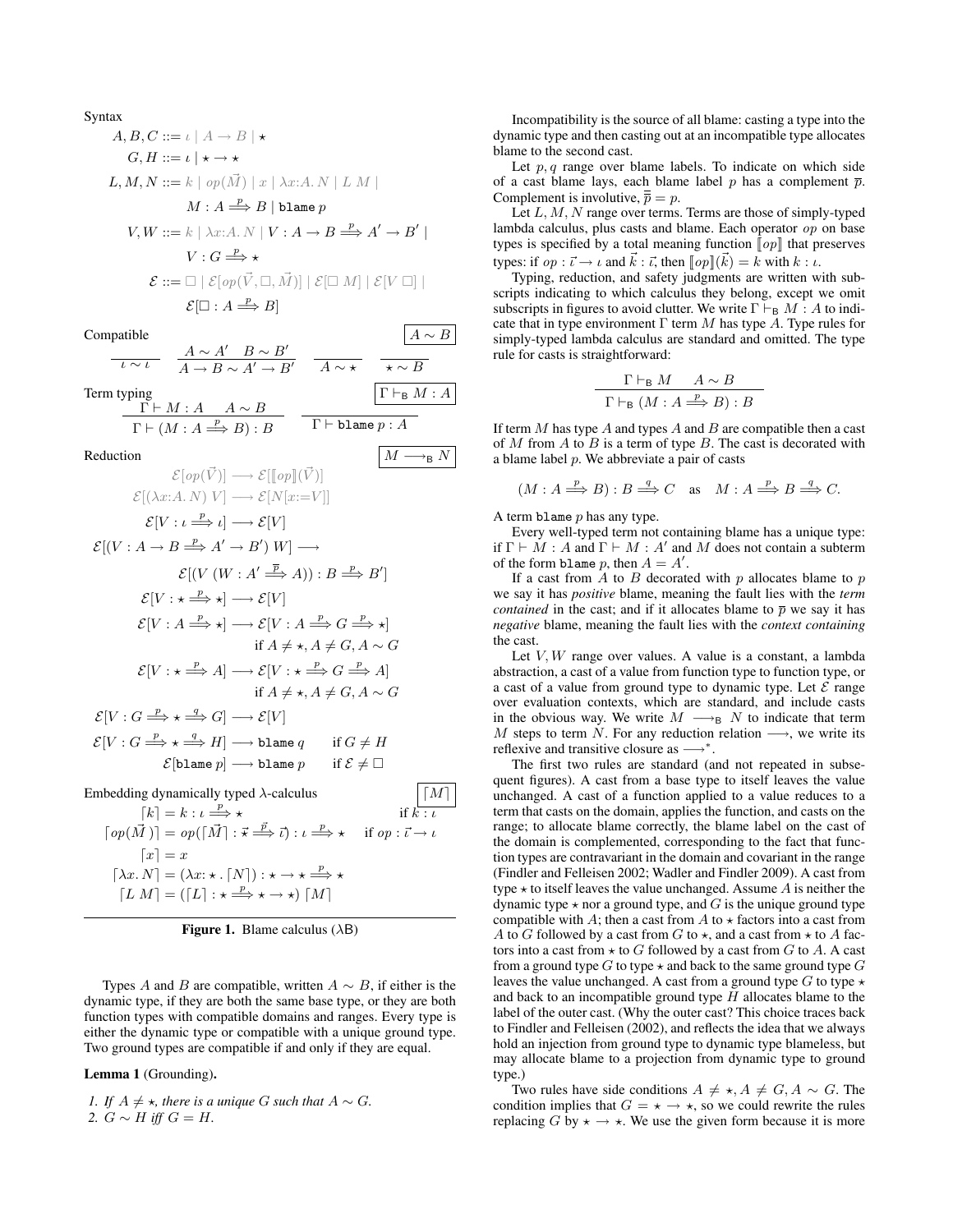Subtype  $|A \prec B$ 

$$
\frac{A' < A \quad B < B'}{A \to B < A' \to B'} \quad \frac{A < B'}{A < A'}
$$

 $4 \lt: ^+ B$ 

 $-$  B

 $\stackrel{p}{\Longrightarrow} B$ ) safe<sub>B</sub>  $q$ 

Positive subtype

$$
\frac{A' < A' < A' < B' \\
\hline\nA \to B < A' > B' \\
\hline\nA \to B' < A' > B'\n\end{aligned}
$$

Negative subtype

$$
\begin{array}{c}\nA' < A' < A' < B < A' < B' \\
\hline\nA \rightarrow B < A' > B' & \star < A \rightarrow B \\
\hline\nA < A < A \\
\hline\nA < A < A\n\end{array}
$$

Naive subtype  $A \leq n B$ 

$$
\frac{A \leq_{n} A' \qquad B \leq_{n} B'}{A \to B \leq_{n} A' \to B'} \qquad \frac{A \leq_{n} A \leq_{n} A'}{A \leq_{n} A}
$$

Safe cast

$$
\frac{A < f \uparrow B}{(A \xrightarrow{p} B) \text{ safe } p} \qquad \frac{A < f \uparrow B}{(A \xrightarrow{p} B) \text{ safe } \overline{p}}
$$
\n
$$
\frac{p \neq q \qquad \overline{p} \neq q}{(A \xrightarrow{p} B) \text{ safe } q}
$$
\n
$$
\frac{p \neq q \qquad \overline{p} \neq q}{(A \xrightarrow{p} B) \text{ safe } q}
$$



compact, and it adapts if we permit other ground types, such as product  $G = \star \times \star$ .

The following lemma will prove useful later.

**Lemma 2** (Failure). *If*  $A \neq \star$ ,  $A \sim G$ , and  $G \neq H$ , then

$$
V: A \stackrel{p_1}{\Longrightarrow} G \stackrel{p_2}{\Longrightarrow} \star \stackrel{p_3}{\Longrightarrow} H \stackrel{p_4}{\Longrightarrow} B \stackrel{}{\longrightarrow}^*
$$
blame  $p_3$ 

Embedding  $[M]$  takes terms of dynamically-typed lambda calculus into the blame calculus. The embedding introduces a fresh label p for each cast.

Type safety is established via preservation and progress.

Proposition 3 (Type safety, Wadler and Findler (2009)).

- *1. If*  $\vdash_B M$  : A and  $M \longrightarrow_B N$  then  $\vdash_B N$  : A.
- 2. If  $\vdash_B M$  : A then either
	- *(a) there exists a term* N *such that*  $M \rightarrow_{B} N$ *, or*
	- *(b) there exists a value V such that*  $M = V$ *, or*
	- *(c) there exists a label* p *such that*  $M =$  **blame** p.

The same will hold, mutatis mutandis, for  $\lambda C$  and  $\lambda S$ .

Type safety does not rule out blame as a result. How to guarantee blame cannot arise in certain circumstances is the subject of the next section.

#### 2.1 Blame Safety

Figure 2 presents four different subtyping relations and defines safety for blame calculus.

Why do we need *four* different subtyping relations? Each has a different purpose. Relation  $A \leq B$  characterizes when a cast  $A \Longrightarrow B$  *never* yields blame; relations  $A \prec^+ B$  and  $A \prec^- B$ characterize when a cast  $A \Longrightarrow B$  cannot yield *positive* or *negative* blame, respectively; and relation  $A \leq_{n} B$  characterizes when type A is more *precise* than type B. All four relations are reflexive and transitive, and subtyping, positive subtyping, and naive subtyping are antisymmetric.

The first three subtyping relations are characterised by *contravariance*. A cast from a base type to itself never yields blame. A cast from a function type to a function type never yields positive blame if the cast of the arguments never yields negative blame and if the cast of the results never yields positive blame; and ditto with positive and negative reversed; as with casts, each rule is contravariant in the function domain and covariant in the function range. A cast from ground type to dynamic type never yields blame. A cast to dynamic type never yields positive blame, while a cast from dynamic type never yields negative blame.

Naive subtyping is characterised by *covariance*. A base type is as precise as itself, precision of function types is covariant in *both* the domain and range of functions, and the dynamic type is the least precise type.

These four relations are closely connected: ordinary subtyping decomposes into positive and negative subtyping, which can be reassembled to yield naive subtyping, almost like a tangram.

Lemma 4 (Tangram, Wadler and Findler (2009)).

\n- $$
A <: B
$$
 iff  $A <: ^+ B$  and  $A <: ^- B$ .
\n- $A <: _n B$  iff  $A <: ^+ B$  and  $B <: ^- A$ .
\n

A cast from  $A$  to  $B$  decorated with  $p$  is *safe* for blame label  $q$ ,

$$
(A \Longrightarrow^p B) \text{ safe}_B q,
$$

if evaluation of the cast can never allocates blame to  $q$ . The three rules reflect that if  $A \lt f^+ B$  the cast never allocates positive blame, if  $A \leq C^{-1}$  B the cast never allocates negative blame, and a cast with label p never allocates blame other than to p or  $\bar{p}$ . Safety extends to terms in the obvious way: M safe<sub>B</sub> q if every cast in M is safe for q. Blame safety is established via a variant of preservation and progress.

Proposition 5 (Blame safety, Wadler and Findler (2009)).

- *1. If*  $M$  safe<sub>B</sub> q and  $M \longrightarrow_B N$  *then*  $N$  safe<sub>B</sub> q.
- 2. If M safe<sub>B</sub> q then  $M \nrightarrow$ B blame q.

The same will hold, mutatis mutandis, for  $\lambda$ C and  $\lambda$ S.

#### 2.2 Contextual Equivalence

Contextual equivalence is defined as usual. Evaluating a term may have three outcomes: converge, allocate blame to  $p$ , or diverge. Two terms are contextually equivalent if they have the same outcome in any context.

Let  $C$  range over contexts. A context is an expression with a single hole in any position. Write  $M\uparrow_B$  if  $M$  diverges; coinductively,  $M\uparrow_B$  if  $M \longrightarrow_B N$  and  $N\uparrow_B$ .

Definition 6 (Contextual equivalence). *Two terms are contextually*  $\epsilon$ *equivalent,*  $M \stackrel{\text{ctx}}{=} B N$ *, if for any context*  $\mathcal{C}$ *, either* 

- *1. both converge,*  $\mathcal{C}[M] \longrightarrow_B^* V$  *and*  $\mathcal{C}[N] \longrightarrow_B^* W$ *, for some values* V *and* W*.*
- 2. *both blame the same label,*  $\mathcal{C}[M] \longrightarrow_B^*$  *<code>blame</code>*  $p$  *and*  $\mathcal{C}[N] \longrightarrow_B^*$ blame p*, for some label* p*, or*
- 3. *both diverge,*  $C[M]$ <sup> $\uparrow$ </sup><sub>B</sub> *and*  $C[N]$ <sup> $\uparrow$ </sup><sub>B</sub>.

The same will apply, mutatis mutandis, for  $\lambda C$  and  $\lambda S$ .

#### 3. Coercion Calculus

Figure 3 defines the coercion calculus,  $\lambda C$ . Our coercions correspond to those of Henglein (1994), except that a coercion from dynamic type to ground type is decorated with a blame label, as in Siek and Wadler (2010), and we add a coercion  $\perp^{GpH}$ , similar to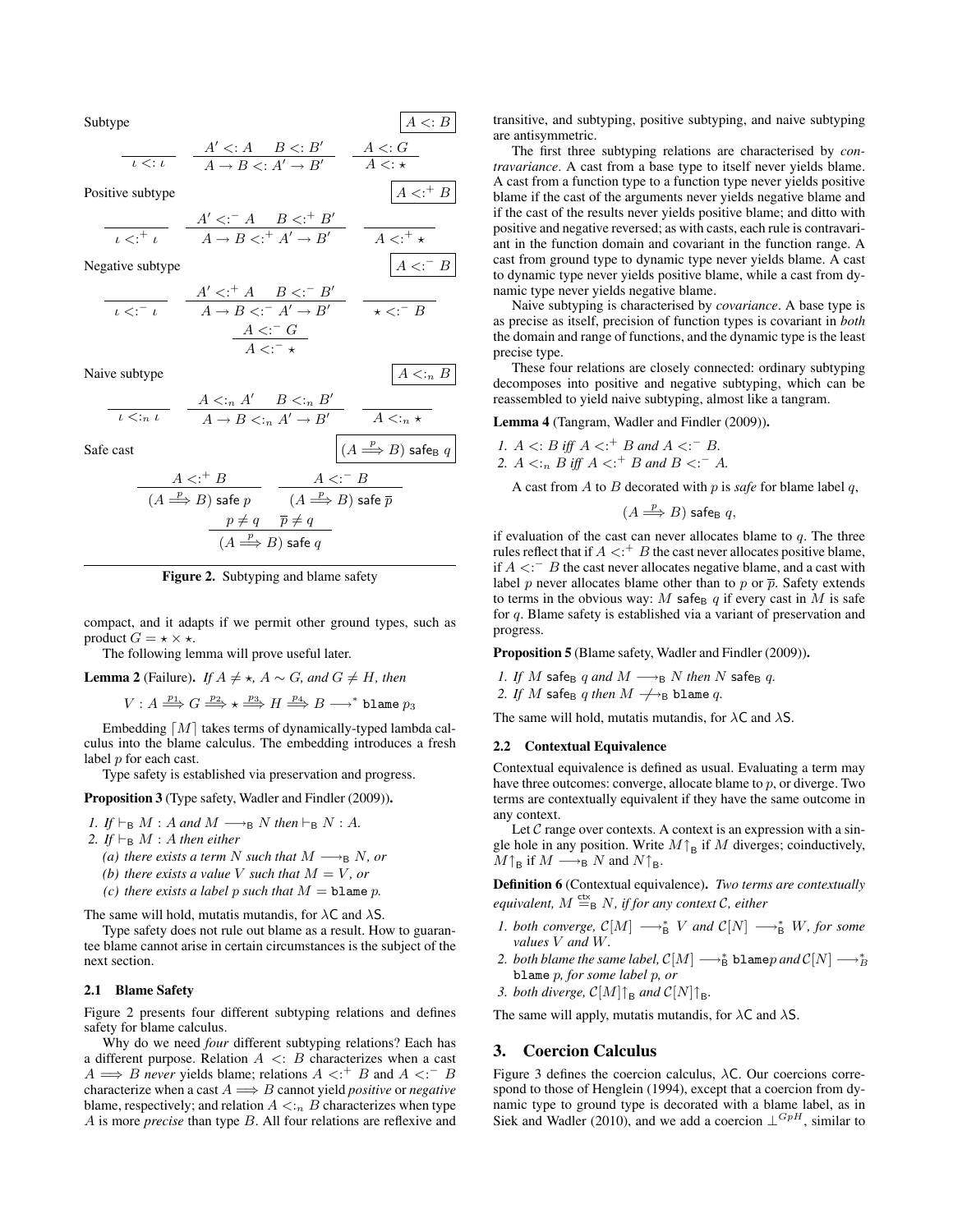Syntax

$$
c, d ::= \mathbf{id}_A \mid G! \mid G?^p \mid c \to d \mid c; d \mid \bot^{GpH}
$$
  
\n
$$
L, M, N ::= k \mid op(\vec{M}) \mid x \mid \lambda x: A. N \mid L M \mid M \langle c \rangle \mid \text{blame } p
$$
  
\n
$$
V, W ::= k \mid \lambda x: A. N \mid V \langle c \to d \rangle \mid V \langle G! \rangle
$$
  
\n
$$
\mathcal{E} ::= \square \mid \mathcal{E}[ op(\vec{V}, \square, \vec{M})] \mid \mathcal{E}[\square M] \mid \mathcal{E}[V \square] \mid \mathcal{E}[\square \langle c \rangle]
$$

Coercion typing  $\big| c : A \Longrightarrow B$ 

$$
id_A: A \Longrightarrow A
$$
  
\n
$$
\overline{G! : G \Longrightarrow \star} \qquad \overline{G?^{p} : \star \Longrightarrow G}
$$
  
\n
$$
\underline{c: A' \Longrightarrow A \quad d: B \Longrightarrow B'}
$$
  
\n
$$
\overline{(c \rightarrow d) : A \rightarrow B \Longrightarrow A' \rightarrow B'}
$$
  
\n
$$
\underline{c: A \Longrightarrow B \quad d: B \Longrightarrow C}
$$
  
\n
$$
\overline{(c; d) : A \Longrightarrow C}
$$
  
\n
$$
\underline{A \neq \star} \quad A \sim G \quad G \neq H
$$
  
\n
$$
\bot^{GpH} : A \Longrightarrow B
$$

Term typing  $\Gamma \vdash_{\mathsf{C}} M : A$ 

$$
\frac{\Gamma \vdash M : A \quad c : A \Longrightarrow B}{\Gamma \vdash M \langle c \rangle : B} \quad \frac{\Gamma \vdash \text{blame } p : A}{\Gamma \vdash \text{blame } p : A}
$$

Reduction  $\mid M \longrightarrow_c N$ 

$$
\mathcal{E}[V(\mathrm{id}_A)] \longrightarrow \mathcal{E}[V]
$$
\n
$$
\mathcal{E}[(V\langle c \to d \rangle) W] \longrightarrow \mathcal{E}[(V(W\langle c \rangle))\langle d \rangle]
$$
\n
$$
\mathcal{E}[V\langle G! \rangle \langle G?^p \rangle] \longrightarrow \mathcal{E}[V]
$$
\n
$$
\mathcal{E}[V\langle G! \rangle \langle H?^p \rangle] \longrightarrow \mathrm{blame} \ p \qquad \text{if } G \neq H
$$
\n
$$
\mathcal{E}[V\langle c; d \rangle] \longrightarrow \mathcal{E}[V\langle c \rangle \langle d \rangle]
$$
\n
$$
\mathcal{E}[V\langle \perp^{GpH} \rangle] \longrightarrow \mathrm{blame} \ p \qquad \text{if } \mathcal{E} \neq \square
$$

Safe coercion  $\Big| c$  safe $\Big| c$  safe $\Big| c$ 

|                          |                                                | $p \neq q$                |
|--------------------------|------------------------------------------------|---------------------------|
| id a safe $q$            | $G!$ safe q                                    | $G$ ? $^p$ safe $q$       |
| c safe $q$ d safe q      | c safe $q$ d safe q                            | $p \neq q$                |
| $c \rightarrow d$ safe q | $c$ ; d safe q                                 | $\mathsf{L}^{GpH}$ safe q |
| Height                   |                                                |                           |
| $  \mathtt{id}_A  =1$    | $  c \rightarrow d   = \max(  c  ,   d  ) + 1$ |                           |
| $  G!  =1$               | $  c; d   = max(  c  ,   d  )$                 |                           |
| $  G_2^p  =1$            | $  \bot^{GpH}  =1$                             |                           |

**Figure 3.** Coercion calculus  $(\lambda C)$ 

Fail in Herman et al. (2007, 2010). Our type rules and definition of height are well-known; our reduction rules and all results in this section are new.

Blame labels and types are as in  $\lambda$ B. Let c, d range over coercions. We write  $c : A \implies B$  to indicate that c coerces values of type  $A$  to type  $B$ . Our type rules follow Henglein (1994). The identity coercion at type  $A$  is written  $id_A$ . Injection from ground type  $G$  to dynamic type is written  $G!$ , and projection from dynamic type to ground type  $\hat{G}$  is written  $G$ ?<sup>*p*</sup>. The latter is decorated with a label  $p$ , to which blame is allocated if the projection fails. A function coercion  $c \to d$  coerces a function  $A \to B$  to a function  $A' \to B'$ , where c coerces  $A'$  to  $A$ , and d coerces  $B$  to  $B'$ . This construct is contravariant in the domain coercion  $c$  and covariant in the range coercion d. The composition  $c$ ; d coerces A to C, where c coerces A to B, and d coerces B to C. The fail coercion  $\perp^{GpH}$  represents the result of a failed coercion from ground type  $G$  to ground type  $H$ , and is introduced because it is essential to the space-efficient representation described in the following section.

Terms of the calculus are as before, except that we replace casts by application of a coercion,  $M\langle c \rangle$ . The typing rule is straightforward:

$$
\frac{\Gamma \vdash_{\mathsf{C}} M : A \quad c : A \Longrightarrow B}{\Gamma \vdash_{\mathsf{C}} M \langle c \rangle : B}
$$

If term  $M$  has type  $A$ , and  $c$  coerces  $A$  to  $B$ , then application to  $M$ of  $c$  is a term of type  $B$ .

Every well-typed coercion not containing failure has a unique type: if  $c : A \longrightarrow B$  and  $c : A' \longrightarrow B'$  and c does not contain a coercion of the form  $\perp^{GpH}$  then  $A = A'$  and  $B = B'$ . Conversely, distinct coercions may have the same type: for example,  $id_x$  and  $G^{2^p}$ ; G! both have type  $\star \Longrightarrow \star$ .

Values and evaluation contexts are as in the blame calculus, with casts replaced by corresponding coercions. We write  $M \longrightarrow_{\mathsf{C}} N$ to indicate that term  $M$  steps to term  $N$ . The identity coercion leaves a value unchanged. A coercion of a function applied to a value reduces to a term that coerces on the domain, applies the function, and coerces on the range. If an injection meets a matching projection, the coercion leaves the value unchanged. If an injection meets an incompatible projection, the coercion fails and allocates blame to the label in the projection. (Here it is clear why blame falls on the outer coercion: the inner coercion is an injection and has no blame label, while the outer is a projection with a blame label.) Application of a composed coercion applies each of the coercions in turn.

A coercion c is *safe* for blame label q, written c safec q, if application of the coercion never allocates blame to  $q$ . The definition is pleasingly simple: a coercion is safe for  $q$  if it does not mention label q.

Height of a coercion is as in Herman et al. (2007, 2010), and will be used in Section 4.

Type and blame safety and contextual equivalence for  $\lambda C$  are as in λB. Propositions 3 and 5 and Definition 6 apply mutatis mutandis.

#### 3.1 Relating  $\lambda$ B to  $\lambda$ C

The relation between  $\lambda$ B and  $\lambda$ C is presented in Figure 4. In this section, we let M, N range over terms of  $\lambda$ B and  $M'$ , N' range over terms of  $\lambda C$ . We write

$$
|A \stackrel{p}{\Longrightarrow} B|^{BC} = c
$$

to indicate that the cast on the left translates to the coercion on the right. The translation is designed to ensure there is a lockstep bisimulation between  $\lambda$ B and  $\lambda$ C. The translation extends to terms in the obvious way, replacing each cast by the corresponding coercion.

We write

$$
|c|^{CB} = Z
$$

to indicate that the coercion on the left translates to the sequence of casts on the right. Here  $Z$  ranges over sequences of casts. As defined in Figure 4, we write  $Z \rightarrow B$  (respectively  $B \rightarrow Z$ ) to replace in Z each source or target type A by  $A \rightarrow B$  (respectively  $\overline{B} \to A$ ), we write  $\overline{Z}$  to reverse the sequence Z and complement all the blame labels, and we write  $Z + Z'$  to concatenate two sequences  $Z$  and  $Z'$ , where the last type of one sequence must match the first of the other. In the clause for  $c \rightarrow d$ , the right-hand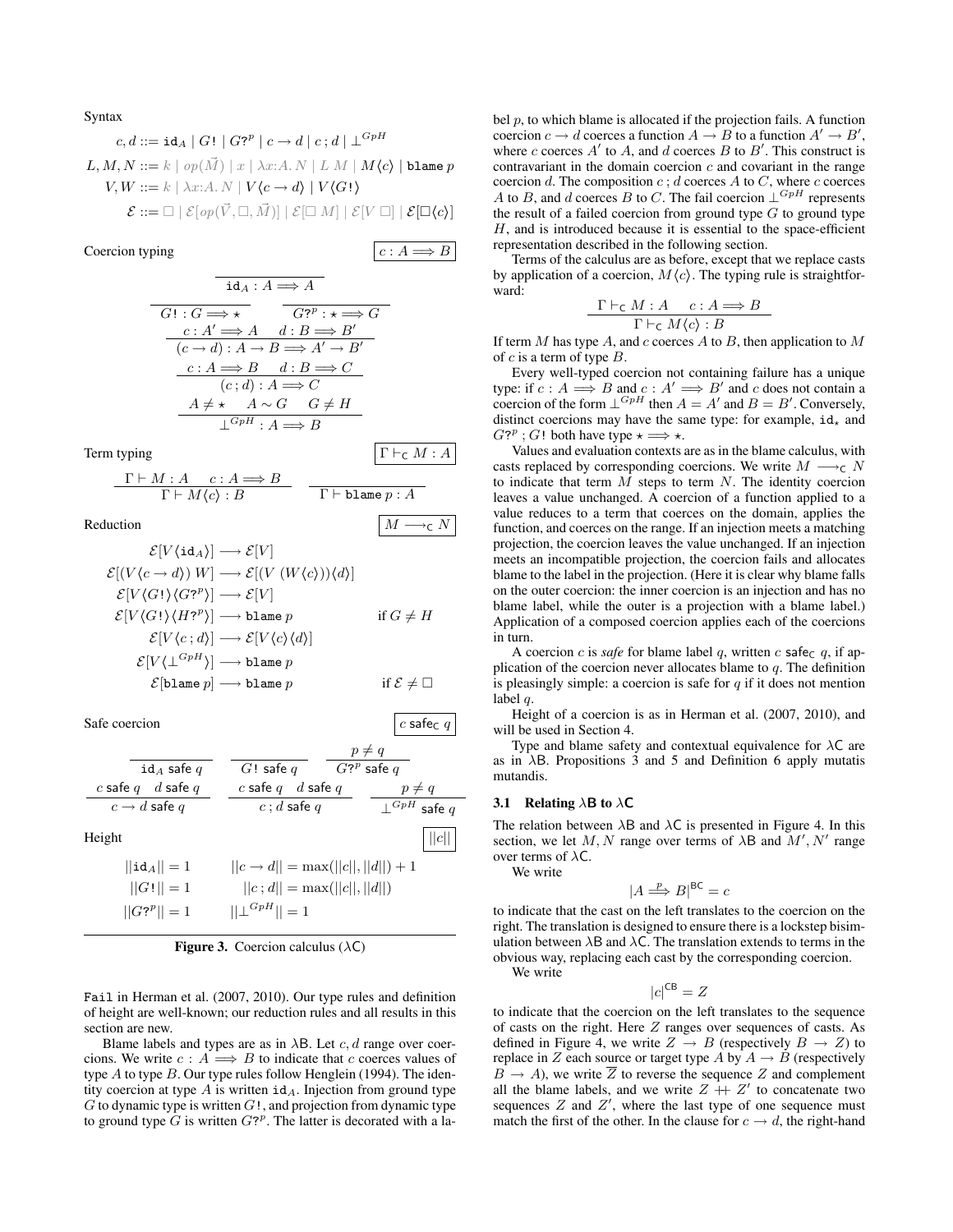$$
Blame to coercion (\lambda B to \lambda C) \qquad |A
$$

 $|\iota \stackrel{p}{\Longrightarrow} \iota|^{\textsf{BC}} = \texttt{id}_\iota$  $|A \rightarrow B \stackrel{p}{\Longrightarrow} A' \rightarrow B'|^{BC} = |A' \stackrel{\overline{p}}{\Longrightarrow} A|^{BC} \rightarrow |B \stackrel{p}{\Longrightarrow} B'|^{BC}$  $|\star \stackrel{p}{\Longrightarrow} \star |^{\mathsf{BC}} = \mathtt{id}_{\star}$  $|G \stackrel{p}{\Longrightarrow} \star|^{BC} = G!$  $|A \stackrel{p}{\Longrightarrow} \star|^{BC} = |A \stackrel{p}{\Longrightarrow} G|^{BC}$ ; G! if  $A \neq \star, A \neq G, A \sim G$  $|\star \stackrel{p}{\Longrightarrow} G|^{BC} = G?^{p}$  $\ket{\star} \stackrel{p}{\Longrightarrow} A \vert^{BC} = G?^p$ ;  $\ket{G \stackrel{p}{\Longrightarrow}} A \vert^{BC}$  if  $A \neq \star, A \neq G, A \sim G$ 

 $\Rightarrow$  B|<sup>BC</sup> = c

 $|c|^{CB} = Z$ 

**C**oercion to blame (
$$
\lambda
$$
C to  $\lambda$ B)  $|c|$ 

$$
|\text{id}_A|^{CB} = []
$$
  
\n
$$
|G!|^{CB} = [G \xrightarrow{\bullet} \star]
$$
  
\n
$$
|G?^p|^{CB} = [\star \xrightarrow{p} G]
$$
  
\n
$$
|c \to d|^{CB} = (|c|^{CB} \to B) + (A' \to |d|^{CB})
$$
  
\nwhere  $c \to d : A \to B \implies A' \to B'$   
\n
$$
|c; d|^{CB} = |c|^{CB} + |d|^{CB}
$$
  
\n
$$
|\perp_{A \xrightarrow{B}}^{GpH} |^{CB} = [A \xrightarrow{\bullet} G, G \xrightarrow{\bullet} \star, \star \xrightarrow{p} H, H \xrightarrow{\bullet} B]
$$
  
\nwhere if  
\n
$$
Z = [A_1 \xrightarrow{p_1} A_2, \cdots, A_m \xrightarrow{p_m} A_{m+1}]
$$

$$
Z' = [A_{m+1} \stackrel{p_{m+1}}{\Longrightarrow} A_{m+2}, \cdots, A_{m+n} \stackrel{p_{m+n}}{\Longrightarrow} A_{m+n+1}]
$$

$$
Z \to B = [A_1 \to B \xrightarrow{p_1} A_2 \to B, \cdots, A_m \to B \xrightarrow{p_m} A_{m+1} \to B]
$$
  
\n
$$
B \to Z = [B \to A_1 \xrightarrow{p_1} B \to A_2, \cdots, B \to A_m \xrightarrow{p_m} B \to A_{m+1}]
$$
  
\n
$$
\overline{Z} = [A_{m+1} \xrightarrow{\overline{p_m}} A_m, \cdots, A_2 \xrightarrow{\overline{p_1}} A_1]
$$
  
\n
$$
Z + Z' = [A_1 \xrightarrow{p_1} A_2, \cdots, A_{m+n} \xrightarrow{p_{m+n}} A_{m+n+1}]
$$

**Figure 4.** Relating  $\lambda$ B to  $\lambda$ C

side can be taken as either

$$
\overline{(|c|^{\mathsf{CB}} \!\to\! B)} \; \!+\; \!(A' \!\to\! |d|^{\mathsf{CB}}) \;\; \text{or} \;\; (A \!\to\! |d|^{\mathsf{CB}}) \; \!+\! \overline{(|c|^{\mathsf{CB}} \!\to\! B')},
$$

equivalently. We write  $\perp_{A\Longrightarrow B}^{GpH}$  to indicate that  $\perp^{GpH}$  is used as a cast from  $A$  to  $B$ . This is an informal notation, with the extra information easily recovered by type inference. We choose not to use  $\perp_{A\Longrightarrow B}^{GpH}$  as a formal notation throughout, since it would complicate the definition of  $\frac{1}{9}$  in Section 4. We write • as a blame label in casts where the label is irrelevant because the cast cannot allocate blame. The translation extends to terms in the obvious way, replacing each coercion by the corresponding sequence of casts.

As a first step justifying this definition, we observe several contextual equivalences for  $\lambda C$ .

Lemma 7 (Equivalences). *The following hold in* λC*.*

\n- 1. 
$$
M \langle \mathbf{id} \rangle \stackrel{\text{dx}}{=}{}_C M
$$
\n- 2.  $M \langle c; d \rangle \stackrel{\text{dx}}{=}{}_C M \langle c \rangle \langle d \rangle$
\n- 3.  $M \langle c \rightarrow d \rangle \stackrel{\text{dx}}{=}{}_C M \langle (c \rightarrow \mathbf{id}) ; (\mathbf{id} \rightarrow d) \rangle$
\n- 4.  $M \langle c \rightarrow d \rangle \stackrel{\text{dx}}{=}{}_C M \langle (\mathbf{id} \rightarrow c) ; (d \rightarrow \mathbf{id}) \rangle$
\n

Proof of this lemma is deferred to Section 5.1, where we apply a new technique that makes the proof straightforward.

Translating from  $\lambda C$  to  $\lambda B$  and back again is the identity, up to contextual equivalence.

**Lemma 8** (Coercions to blame). *If*  $M'$  *is a term of*  $\lambda$ C *then*  $||M'||^{CB}||^{BC} \stackrel{\text{ctx}}{=} _{C} M'.$ 

The subtle definition of positive and negative subtyping is justified by the correspondence to the coercion calculus. It is not too surprising that the definition is sound (safety in B implies safety in C), but it is surprising that the definition is also complete (safety in C implies safety in B).

Lemma 9 (Positive and negative subtyping).

*1.*  $A \leq f : B \text{ iff } |A \stackrel{p}{\Longrightarrow} B|^{BC}$  safec p. 2.  $A <:~ B \text{ iff } |A \stackrel{p}{\Longrightarrow} B|^{BC}$  safe<sub>C</sub>  $\overline{p}$ .

(The full proof is in the supplementary material.)

It follows immediately that translation from  $\lambda$ B to  $\lambda$ C preserves type and blame safety.

**Proposition 10** (Preservation,  $\lambda$ B to  $\lambda$ C).

*1. If*  $\Gamma \vdash_B M : A$  *then*  $\Gamma \vdash_C |M|^{BC} : A$ *.* 

*2. If*  $M$  *safe<sub>B</sub> q then*  $|M|^{BC}$  safe<sub>C</sub> q.

The translation from  $\lambda$ B to  $\lambda$ C is a bisimulation. The bisimulation is lockstep: a single step in  $\lambda$ B corresponds to a single step in  $\lambda$ C, and vice versa.

**Proposition 11** (Bisimulation,  $\lambda$ B to  $\lambda$ C). Assume  $\vdash_B M : A$  *and*  $\vdash_C M' : A$  *and*  $|M|^{BC} = M'.$ 

- *1. If* $M \longrightarrow_B N$  *then*  $M' \longrightarrow_C N'$  *and*  $|N|^{BC} = N'$  *for some*  $N'$ *.*
- 2. If  $M' \longrightarrow_{\mathsf{C}} N'$  then  $M \longrightarrow_{\mathsf{B}} N$  and  $|N|^{BC} = N'$  for some N.
- *3. If*  $M = V$  *then*  $M' = V'$  *and*  $|V|^{BC} = V'$  *for some*  $V'$ *.*
- *4.* If  $M' = V'$  then  $M = V$  and  $|V|^{BC} = V'$  for some V.
- *5. If*  $M =$  blame  $p$  *then*  $M' =$  blame  $p$ .
- 6. If  $M' =$  blame p *then*  $M =$  blame p.

Translation from  $\lambda$ B to  $\lambda$ C is fully abstract.

Proposition 12 (Fully abstract, λB to λC). *If* M *and* N *are terms of*  $\lambda$ **B** *then*  $M \stackrel{\text{ctx}}{=} B N$  *iff*  $|M|^{BC} \stackrel{\text{ctx}}{=} C |N|^{BC}$ *.* 

### 4. Space-efficient Coercion Calculus

Figure 5 defines the space-efficient coercion calculus,  $\lambda$ S. Spaceefficient coercions correspond to coercions in a canonical form. All results in this section are new.

Blame labels and types are as in  $\lambda$ B and  $\lambda$ C. Space-efficient coercions follow a specific, three-part grammar. There is one spaceefficient coercion for each equivalence class of coercions with respect to the equational theory of Henglein (1994). The grammar has been chosen to facilitate the definition of a recursive composition operator, that takes two canonical coercions and computes the canonical coercion corresponding to their composition.

Let  $s, t$  range over space-efficient coercions,  $i$  range over intermediate coercions, and  $q, h$  range over ground coercions. Spaceefficient coercions are either the identity coercion at dynamic type  $id_{\star}$ , a projection followed by an intermediate coercion  $(G^{p}, i)$ , or just an intermediate coercion  $i$ . An intermediate coercion is either a ground coercion followed by an injection  $(g; G!)$ , just a ground coercion g, or the failure coercion  $\perp^{GpH}$ . A ground coercion is an identity coercion of base type id<sub>i</sub> or a function coercion  $s \to t$ . Let f range over identity-free coercions, which play a role in reduction.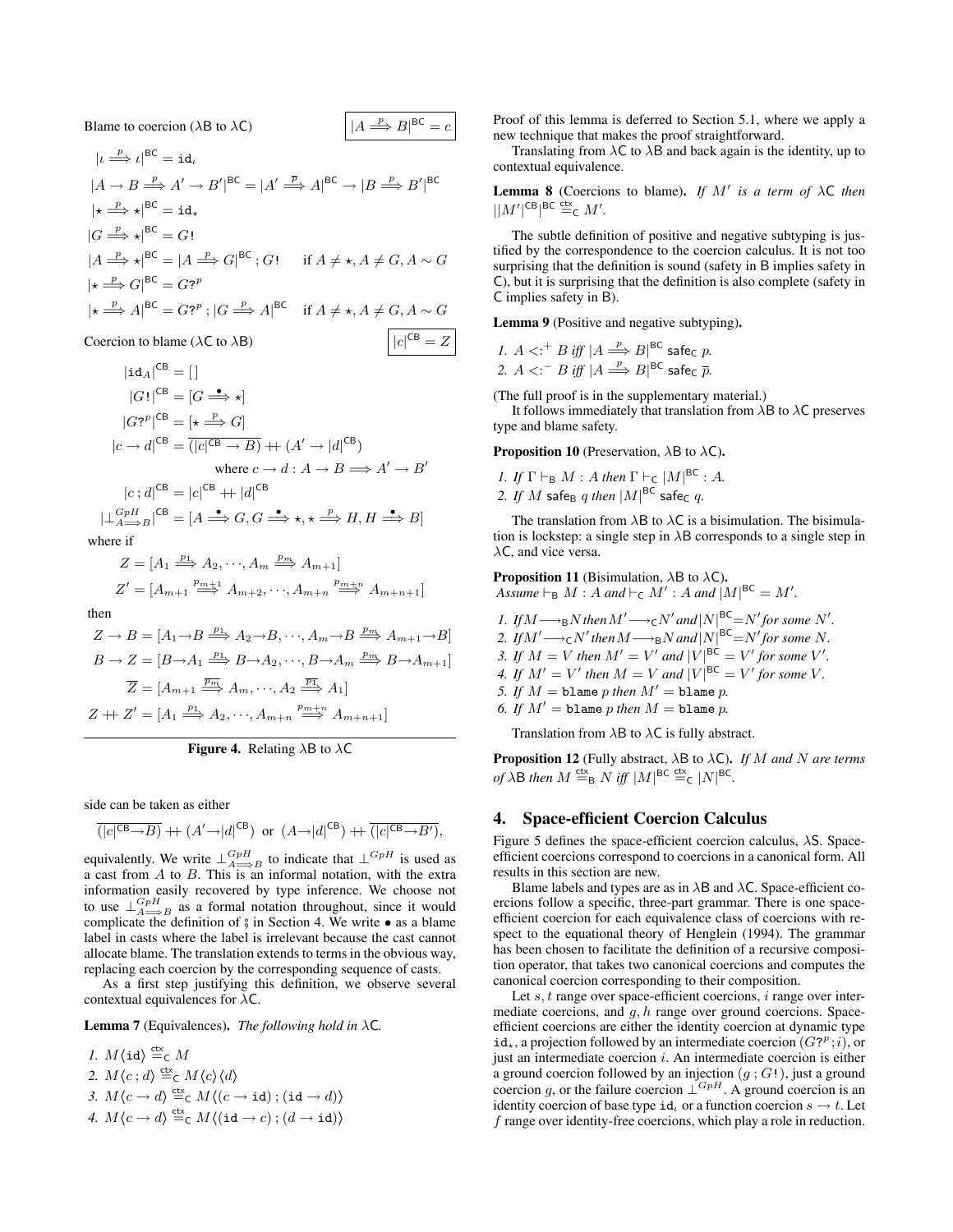$$
\begin{aligned}\n\text{Syntax} \\
s, t &::= \text{id}_{\star} \mid (G?^{p}; i) \mid i \\
i &::= (g; G!) \mid g \mid \perp^{GpH} \\
g, h &::= \text{id}_{\iota} \mid (s \to t) \\
f &::= (G?^{p}; i) \mid (g; G!) \mid \perp^{GpH} \mid (s \to t) \\
L, M, N &::= k \mid op(\vec{M}) \mid x \mid \lambda x : A. N \mid L M \mid M(t) \mid \text{blame } p \\
U &::= k \mid \lambda x : A. N \\
V, W &::= U \mid U \langle s \to t \rangle \mid U \langle g; G! \rangle \\
&\mathcal{E} ::= \mathcal{F} \mid \mathcal{F}[\Box(f)] \\
\mathcal{F} ::= \Box \mid \mathcal{E}[op(\vec{V}, \Box, \vec{M})] \mid \mathcal{E}[\Box M] \mid \mathcal{E}[V \; \Box]\n\end{aligned}
$$

#### Composition  $s \, \hat{s} \, t = r$

$$
id_{\iota} \S d_{\iota} = id_{\iota}
$$
\n
$$
(s \to t) \S (s' \to t') = (s' \S s) \to (t \S t')
$$
\n
$$
id_{\star} \S t = t
$$
\n
$$
(g; G!) \S id_{\star} = g; G!
$$
\n
$$
(G7^{p}; i) \S t = G7^{p}; (i \S t)
$$
\n
$$
g \S (h; H!) = (g \S h); H!
$$
\n
$$
(g; G!) \S (G7^{p}; i) = g \S i
$$
\n
$$
(g; G!) \S (H7^{p}; i) = L^{GpH}
$$
\n
$$
L^{GpH} \S s = L^{GpH}
$$
\n
$$
g \S L^{GpH} = L^{GpH}
$$

Reduction  $\mid M \longrightarrow_S N$  $\mathcal{E}[(U\langle s \rightarrow t \rangle) V] \longrightarrow \mathcal{E}[(U(V\langle s \rangle))\langle t \rangle]$  $\mathcal{F}[U(\texttt{id}_\iota)] \longrightarrow \mathcal{F}[U]$  $\mathcal{F}[U\langle \texttt{id}_\star \rangle] \longrightarrow \mathcal{F}[U]$  $\mathcal{F}[M\langle s\rangle\langle t\rangle]\longrightarrow \mathcal{F}[M\langle s\overset{\circ}{,}t\rangle]$  ${\mathcal F}[U\langle \bot^{GpH}\rangle]\longrightarrow \text{\tt blame}\ p$  $\mathcal{E}[\mathtt{blame}\ p]\longrightarrow\mathtt{blame}\ p$  if  $\mathcal{E}\neq\Box$ 

Figure 5. Space-efficient coercion calculus  $(\lambda S)$ 

The source of an intermediate coercion is never the dynamic type. Source and target of a ground coercion are never the dynamic type, and both are compatible with the same unique ground type.

Lemma 13 (Source and Target).

- *1. If*  $i : A \Longrightarrow B$  *then*  $A \neq \star$ *.*
- *2.* If  $g : A \implies B$  then  $A \neq \star$  and  $B \neq \star$  and there exists a *unique* G such that  $A \sim G$  and  $G \sim B$ .

Terms of the calculus are as in  $\lambda C$ , except that we restrict coercions to space-efficient coercions. The key idea of the dynamics, as in Herman et al. (2007, 2010) and Siek and Wadler (2010), is to combine and normalize adjacent coercions, which ensures space efficiency. Ensuring adjacent coercions are combined requires we adjust the notion of value and evaluation context. Let  $U$  range over uncoerced values and  $V, W$  range over values, where an uncoerced value contains no top-level coercion and a value at most one top-level coercion. Let  $\mathcal E$  range over contexts and  $\mathcal F$  range over coercion-free contexts, where no context applies two coercions in succession, each applied coercion is identity free, and a coercionfree context does not have a coercion application innermost. Reduction of a term that is a cast must occur in a cast-free context. These adjustments ensure that if a term contains two coercions in succession in an evaluation context, then those coercions are composed before other reductions occur. The other reduction rules are straightforward.

If space-efficient coercions  $s$  and  $t$  are the canonical form of coercions c and d, then s  $\frac{3}{5}t$  is the canonical form of c; d. We establish the termination of composition by observing that the sum of the sizes of the arguments gets smaller at each recursive call. Further the correctness of each equation in the definition is easily justified by the equational theory of Henglein (1994).

Height is preserved by composition.

#### **Proposition 14** (Height).  $||s \nless t|| \le \max(||s||, ||t||)$ .

A space-efficient coercion contains at most two compositions (check the grammar), so a space-efficient coercion bounded in height is also bounded in size.

Type and blame safety and contextual equivalence are as in  $\lambda$ B. The definition of blame safety from Figure 3, Propositions 3 and 5, and Definition 6 apply mutatis mutandis.

#### 4.1 Relating  $\lambda$ C to  $\lambda$ S

The translation from  $\lambda C$  to  $\lambda S$  is presented in Figure 6. In this section, we let M, N range over terms of  $\lambda C$  and let  $M', N'$  range over terms of  $\lambda$ S.

We write

$$
|c|^{\mathsf{CS}} = s
$$

to indicate that the coercion on the left translates to the spaceefficient coercion on the right. The translation extends to terms in the obvious way, replacing each coercion by the corresponding space-efficient coercion.

The inverse translation

$$
|s|^{SC} = c
$$

is trivial, since each space-efficient coercion is a coercion. Translating  $\lambda C$  to  $\lambda S$  preserves type and blame safety.

**Proposition 15** (Preservation,  $\lambda C$  to  $\lambda S$ ).

- *1. If*  $\Gamma \vdash_{\mathsf{C}} M$  : A *then*  $\Gamma \vdash_{\mathsf{S}} |M|^{\mathsf{CS}}$  : A.
- 2. If  $M$  safe<sub>C</sub>  $q$  then  $|M|^{CS}$  safe<sub>S</sub>  $q$ .

Dynamics of  $\lambda$ C and  $\lambda$ S differ in that the former breaks up compositions, while the latter combines them. In Figure 6, we define a bisimulation  $\approx$  that relates  $\lambda$ C to  $\lambda$ S. Rules in grey make the relation a congruence; rules (i), (ii), (iii) relate a sequence of zero or more coercion applications to a single space-efficient coercion application. Consider the sequence of reductions in  $\lambda C$ .

$$
(V\langle c_1 \to d_1 \rangle \langle c_2 \to d_2 \rangle) W \tag{a}
$$

$$
\longrightarrow_{\mathsf{C}} ((V\langle c_1 \to d_1 \rangle) (W\langle c_2 \rangle))\langle d_2 \rangle
$$
 (b)

$$
\longrightarrow_{\mathsf{C}} (V(W\langle c_2\rangle\langle c_1\rangle))\langle d_1\rangle\langle d_2\rangle
$$
 (c)

If  $V \approx V'$ ,  $W \approx W'$ ,  $|c_i|^{\text{CS}} = s_i$ , and  $|d_i|^{\text{CS}} = t_i$ , these two reductions relate to a single reduction in  $\lambda$ S.

$$
(V\langle (s_2 \rvert s_1) \to (t_1 \rvert s_2) \rangle) W \tag{d}
$$

$$
\longrightarrow_{\mathsf{S}} (V(W \langle s_2 \, \hat{\mathfrak{s}} \, s_1 \rangle) \langle t_1 \, \hat{\mathfrak{s}} \, t_2 \rangle \tag{e}
$$

Here (a)  $\approx$  (d) via (i) once and (ii) twice; and (b)  $\approx$  (d) via (i) once, (ii) once, and (iii) once; and (c)  $\approx$  (e) via (i) once and (ii) twice in both the domain and the range.

Relation  $\approx$  is a bisimulation. It is not lockstep: a single step in  $\lambda$ C corresponds to zero or more steps in  $\lambda$ S, and vice versa.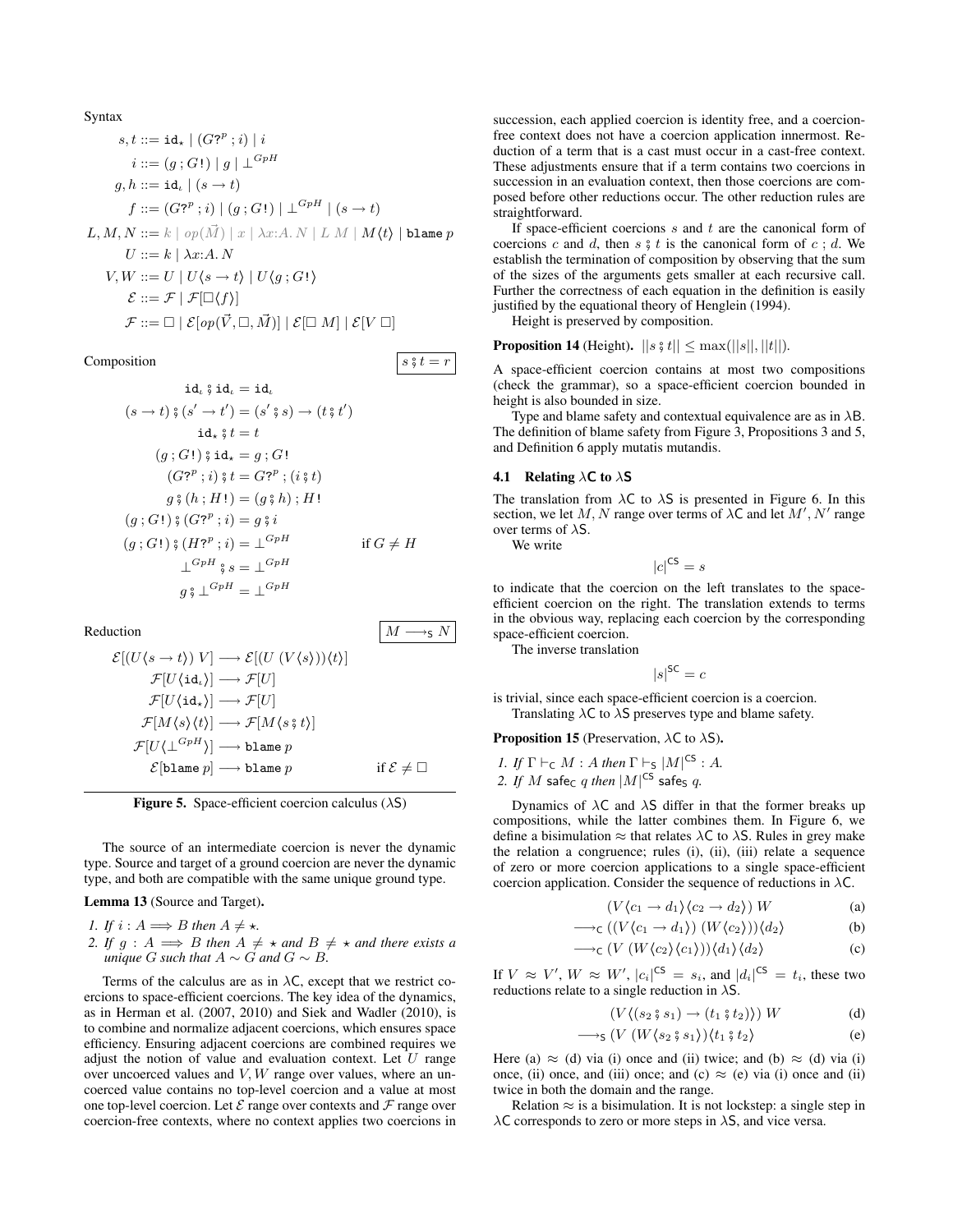Coercions to space-efficient ( $\lambda$ C to  $\lambda$ S)

$$
|\textbf{id}_{\star}|^{CS} = \textbf{id}_{\star}
$$
  
\n
$$
|\textbf{id}_{\downarrow}|^{CS} = \textbf{id}_{\iota}
$$
  
\n
$$
|\textbf{id}_{A \to B}|^{CS} = |\textbf{id}_{A}|^{CS} \to |\textbf{id}_{B}|^{CS}
$$
  
\n
$$
|G^{2p}|^{CS} = G^{2p} ; |\textbf{id}_{G}|^{CS}
$$
  
\n
$$
|G!|^{CS} = |\textbf{id}_{G}|^{CS} ; G!
$$
  
\n
$$
|c \to d|^{CS} = |c|^{CS} \to |d|^{CS}
$$
  
\n
$$
|c; d|^{CS} = |c|^{CS} \circ |d|^{CS}
$$
  
\n
$$
|\perp^{GpH}|^{CS} = \perp^{GpH}
$$

### Bisimulation between  $\lambda$ C and  $\lambda$ S  $\vert M \approx_{CS} M'$

$$
\frac{\vec{M} \approx \vec{M'}}{k \approx k} \quad \frac{\vec{M} \approx \vec{M'}}{op(\vec{M}) \approx op(\vec{M'})} \quad \frac{\vec{x} \approx \vec{x}}{exp(\vec{M'})}
$$
\n
$$
\frac{M \approx M'}{\lambda x:A.M} \approx \frac{L \approx L'}{L M} \approx \frac{M}{M'} \frac{M}{M'}
$$
\n
$$
\frac{\text{blame } p \approx \text{blame } p}{p}
$$

$$
\frac{M \approx M' + M : A |id_A|^{CS} = s}{M \approx M' \langle s \rangle}
$$
 (i)

$$
\frac{M \approx M'\langle s \rangle |c|^{CS} = t}{M\langle c \rangle \approx M'\langle s \, \hat{s} \, t \rangle}
$$
 (ii)

$$
\frac{M \approx (L'\langle r\rangle) (M'\langle s\rangle) \quad |d|^{CS} = t}{M\langle d\rangle \approx (L'\langle r \mathbin{\hbox{$\circ$}} (s \to t)\rangle) M'}
$$
 (iii)



#### **Proposition 16** (Bisimulation,  $\lambda C$  to  $\lambda S$ ). *Assume*  $\vdash_{\mathsf{C}} M$ : *A and*  $\vdash_{\mathsf{S}} M'$ : *A and*  $M \approx M'$ .

*I.* If  $M \longrightarrow_{\mathsf{C}} N$  then  $M' \longrightarrow_{\mathsf{S}}^* N'$  and  $N \approx N'$  for some N'. 2. If  $M' \longrightarrow_S N'$  then  $M \longrightarrow_C^* N$  and  $N \approx N'$  for some N. 3. If  $M = V$  then  $M' \longrightarrow_{S}^{*} V'$  and  $V \approx V'$  for some  $V'$ . *4.* If  $M' = V'$  then  $M \longrightarrow_{\mathsf{C}}^* V$  and  $V \approx V'$  for some V. *5. If*  $M =$  blame  $p$  *then*  $M' =$  blame  $p$ . 6. If  $M' =$  blame p *then*  $M =$  blame p.

(The full proof is in the supplementary material.) Terms relate to their translations by  $\approx$ .

Proposition 17.  $M \approx |M|^{\text{CS}}$ .

Translation from  $\lambda C$  to  $\lambda S$  is fully abstract.

Proposition 18 (Fully abstract, λC to λS). *If* M *and* N *are terms of*  $\lambda$ **C** *then*  $M \stackrel{\text{ctx}}{=} c$   $N$  *iff*  $|M|^{CS} \stackrel{\text{ctx}}{=} s$   $|N|^{CS}$ .

### 5. Applications

Full abstraction considerably eases some proofs. In this section, we use it to demonstrate two useful results, Lemma 7 from Section 3.1, which justifies the translation  $|\cdot|^{CB}$ , and the Fundamental Law of Casts from Siek and Wadler (2010).

#### 5.1 Lemma 7

 $|c|^\mathsf{CS} = s$ 

Lemma 7 from Section 3.1 is used to justify the design of  $|\cdot|^{CB}$ , the mapping from  $\lambda C$  back to  $\lambda B$ . We repeat the lemma here, with some additional clauses.

Lemma 19 (Equivalences). *The following hold in* λC*.*

*1.*  $M\langle id \rangle \stackrel{\text{ctx}}{=}{}_C M$ 2.  $M\langle c ; d \rangle \stackrel{\text{ctx}}{=}{}_{\text{C}} M\langle c \rangle \langle d \rangle$ *3.*  $M\langle c \,;\texttt{id} \rangle \stackrel{\text{ctx}}{=}{}_{\texttt{C}} M\langle c \rangle \stackrel{\text{ctx}}{=}{}_{\texttt{C}} M\langle \texttt{id} \,; c \rangle$ 4.  $M\langle (c \rightarrow d) ; (c' \rightarrow d') \rangle \stackrel{\text{ctx}}{=} c M\langle (c' ; c) \rightarrow (d ; d') \rangle$ *5.*  $M\langle c \to d \rangle \stackrel{\text{ctx}}{=} c M\langle (c \to \text{id}) ; (\text{id} \to d) \rangle$ *6.*  $M\langle c \to d \rangle \stackrel{\text{ctx}}{=}{}_{\text{C}} M\langle (\text{id} \to c) ; (d \to \text{id}) \rangle$ 

*Proof.* Part 1 follows from  $M\langle id \rangle \longrightarrow_C M$ , part 2 is similar, and part 3 follows from parts 1 and 2. Part 4 is more interesting. Let  $|c|^{CS} = s, |d|^{CS} = t, |c'|^{CS} = s'$  and  $|d'|^{CS} = t'$ . Applying  $|\cdot|^{CS}$ to each side of the equation gives

$$
(s \to t) \mathbin{\text{\%}} (s' \to t') \stackrel{\text{ctx}}{=} s (s' \mathbin{\text{\%}} s) \to (t \mathbin{\text{\%}} t')
$$

which holds immediately from the definition of  $\frac{1}{2}$ . Then part 4 follows because  $|\cdot|^{\text{CS}}$  reflects contextual equivalence, the backward part of Proposition 18. Part 5 follows from

$$
c \to d \stackrel{\mathrm{ctx}}{=} _{\mathsf{C}} (\mathtt{id}; c) \to (\mathtt{id}; d) \stackrel{\mathrm{ctx}}{=} _{\mathsf{C}} (c \to \mathtt{id}) ; (\mathtt{id} \to d)
$$

 $\Box$ 

which follows from parts 3 and 4. Part 6 is similar.

Typically, one might be tempted to prove a result such as Lemma 7 by introducing a custom bisimulation relation—indeed, that is how we first attempted to demonstrate it. Eventually we realised that we could show terms equivalent in  $\lambda C$  by mapping them into  $\lambda$ S and exploiting full abstraction. Instead of introducing a custom bisimulation relation, all of the "heavy lifting" is done by bisimulation  $\approx$  from Figure 6 and by Proposition 16.

Full abstraction from  $\lambda C$  to  $\lambda S$  does not depend of full abstraction from  $\lambda$ B to  $\lambda$ C, so there is no circularity.

#### 5.2 Fundamental Property of Casts

As a second application, we show how to establish the Fundamental Property of Casts, Lemma 2 of Siek and Wadler (2010), which asserts that a single cast is contextually equivalent to a pair of casts. We will do so by mapping two terms of  $\lambda$ B to contextually equivalent terms of  $\lambda$ S.

First, we define a notion of pointed type.

$$
S, T ::= \iota \mid S \to T \mid \star \mid \bot
$$

We extend naive subtyping to include pointed types by setting  $\perp$  <:<sub>n</sub> T, for all T. Meet of two types is a pointed type, A & B = T. The meet of two types is their greatest lower bound with respect to naive subtyping,  $\lt_{n}$ .

Take  $|-|^{BS}$  to be the composition of  $|-|^{BC}$  and  $|-|^{CS}$ . We first establish one simple lemma, which follows immediately by case analysis on  $A$ ,  $B$ , and  $C$ .

**Lemma 20.** *If*  $A \& B \leq:_{n} C$  *then* 

$$
|A \stackrel{p}{\Longrightarrow} B|^{BS} = |A \stackrel{p}{\Longrightarrow} C|^{BS} \text{ }\text{ }\text{ }\text{ }\text{ }\mid C \stackrel{p}{\Longrightarrow} B|^{BS}
$$

The fundamental property follows immediately by full abstraction from  $\lambda$ B to  $\lambda$ C and  $\lambda$ C to  $\lambda$ S.

Lemma 21 (Fundamental Property of Casts). *Let* M *be a term of*  $\lambda$ B. *If*  $A \& B \leq:_{n} C$  *then* 

$$
M: A \stackrel{p}{\Longrightarrow} B \stackrel{\text{ctx}}{\Longrightarrow} M: A \stackrel{p}{\Longrightarrow} C \stackrel{p}{\Longrightarrow} B
$$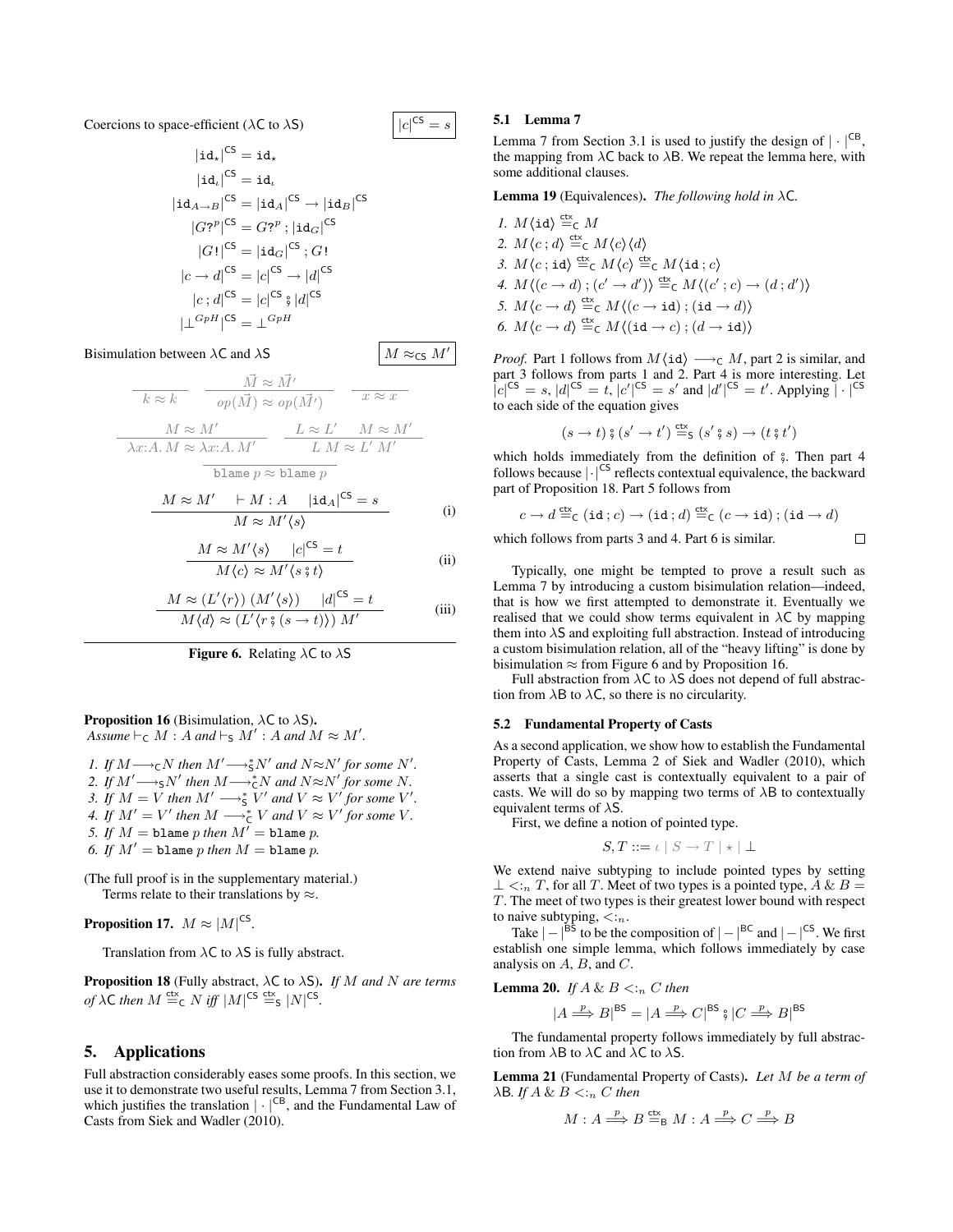Siek and Wadler (2010) establish the same result with more difficulty: they require a custom bisimulation and six lemmas.

#### 6. Related Work

This section provides an in-depth comparison to the work of Siek and Wadler (2010), Greenberg (2013), and Garcia (2013), then summarizes systems that use gradual typing and other relevant work.

#### 6.1 Relation to Siek and Wadler (2010)

Siek and Wadler (2010) use threesomes of the form

$$
\langle T \stackrel{P}{\Longleftarrow} S \rangle s
$$

where s is a term,  $S, T$  are types, and P is a labeled type that indicates how blame is allocated if the cast fails. Here is the grammar for labeled types:

$$
p, q ::= l | \epsilon
$$
  

$$
P, Q ::= Bp | P \rightarrow^{p} Q | \star | \perp^{lGp}
$$

Their  $l, m$  range over blame labels (our  $p, q$ ), their  $p, q$  range over optional blame labels, their  $P$ ,  $Q$  range over labeled types, their  $B$ ranges over base types (our  $\iota$ ), and their  $G, H$  range over ground types (our  $G, H$ ). The meaning of a labeled type is subtle as it depends on whether each label is present or not. For example, their  $\perp^{lG\epsilon}$  corresponds to our  $\perp^{GpH}$ , while their  $\perp^{lGm}$  correspond to our  $G$ ?<sup>*a*</sup>;  $\perp$ <sup>*GpH*</sup> (taking their *l*, *m* to correspond to our *p*, *q*, respectively). Their paper includes a translation  $\left\vert -\right\rangle$  from threesomes to coercions.

If our space-efficient coercions  $s, t$  correspond to their labeled types P, Q, then s  $\frac{6}{5}$  t corresponds to Q  $\circ$  P (note the reversal!), defined as follows.

$$
B^{q} \circ B^{p} = B^{p}
$$
  
\n
$$
P \circ \star = P
$$
  
\n
$$
\star \circ P = P
$$
  
\n
$$
Q^{Hm} \circ P^{Gp} = \perp^{mGp} \quad \text{if } G \neq H
$$
  
\n
$$
Q \circ \perp^{mGp} = \perp^{mGp}
$$
  
\n
$$
\perp^{mGq} \circ P^{Gp} = \perp^{mGp} \quad \text{if } G \neq H
$$
  
\n
$$
P' \rightarrow^{q} Q') \circ (P \rightarrow^{p} Q) = (P \circ P') \rightarrow (Q' \circ Q)
$$

Here  $P^{G_p}$  means that labelled type P is compatible with ground type  $G$  and that  $p$  is the topmost optional blame label in  $\tilde{P}$ . The correctness of these equations is not immediate. For instance, in the penultimate line why do  $P^{G_p}$  and  $\perp^{mHl}$  compose to yield  $\perp^{lG_p}$ ? Perhaps the easiest way to validate the equations is to translate to coercions using  $\langle$ - $\rangle$ , then check that the left-hand side normalises to the right-hand side. In contrast, our definition of  $\frac{1}{2}$  (Figure 5) is easily justified by the equational theory of Henglein (1994).

#### 6.2 Relation to Greenberg (2013)

Greenberg (2013) considers a sequence of calculi CAST, NAIVE, and EFFICIENT, roughly corresponding to our  $\lambda$ B,  $\lambda$ C, and  $\lambda$ S. Unlike us, he includes refinement types, but omits blame; and he formulates correctness in terms of logical relations rather than full abstraction.

His EFFICIENT resembles our  $\lambda$ S, in that it defines a composition operator that serves the same purpose as our  $\frac{1}{2}$ . He writes  $c_1 * c_2 \Rightarrow c_3$  to indicate that the composition of  $c_1$  and  $c_2$  is equivalent to  $c_3$ . The rules to compute  $c_1 * c_2$  compose the right-most primitive coercion of  $c_1$  with the left-most primitive coerection of

 $c_2$ , then recursivley compose the result with what is left of  $c_1$  and c2. For example, here is the rule for composing function coercions.

$$
c_{21} * c_{11} \Rightarrow c_{31}
$$
  
\n
$$
c_{12} * c_{22} \Rightarrow c_{32}
$$
  
\n
$$
c_1 * (c_{31} \rightarrow c_{32}) ; c_2 \Rightarrow c
$$
  
\n
$$
c_1 ; (c_{11} \rightarrow c_{12}) * (c_{21} \rightarrow c_{22}) ; c_2 \Rightarrow c
$$

His definition is recursive but not a structural recursion, and proving it total is challenging, requiring four pages. In contrast, our definition is a structural recursion, and totality is straightforward.

#### 6.3 Relation to Garcia (2013)

Garcia (2013) observes that coercions are easier to understand while threesomes are easier to implement, and shows how to derive threesomes from coercions through a series of correctnesspreserving transformations. To accomplish this, he defines supercoercions and gives their meaning in terms of a translation  $\mathcal{N}(-)$ to coercions.

$$
\mathcal{N}(\iota_P) = \iota_P
$$
\n
$$
\mathcal{N}(\text{Fail}^l) = \text{Fail}^l
$$
\n
$$
\mathcal{N}(\text{Fail}^{l_1 Gl_2}) = \text{Fail}^{l_1} \circ G?^{l_2}
$$
\n
$$
\mathcal{N}(G!) = G!
$$
\n
$$
\mathcal{N}(G?^l) = G?^l
$$
\n
$$
\mathcal{N}(G?^l!) = G! \circ G?^l
$$
\n
$$
\mathcal{N}(\ddot{c}_1 \rightarrow \ddot{c}_2) = \mathcal{N}(\ddot{c}_1) \rightarrow \mathcal{N}(\ddot{c}_2)
$$
\n
$$
\mathcal{N}(\ddot{c}_1 \rightarrow \ddot{c}_2) = (\star \rightarrow \star)! \circ (\mathcal{N}(\ddot{c}_1) \rightarrow \mathcal{N}(\ddot{c}_2))
$$
\n
$$
\mathcal{N}(\ddot{c}_1 \rightarrow ?^l \ddot{c}_2) = (\mathcal{N}(\ddot{c}_1) \rightarrow \mathcal{N}(\ddot{c}_2)) \circ (\star \rightarrow \star)?^l
$$
\n
$$
\mathcal{N}(\ddot{c}_1! \rightarrow ?^l \ddot{c}_2) = (\star \rightarrow \star)! \circ (\mathcal{N}(\ddot{c}_1) \rightarrow \mathcal{N}(\ddot{c}_2)) \circ (\star \rightarrow \star)?^l
$$

His l ranges over blame labels (our  $p, q$ ), his  $\iota$  is the identity coercion (our id), his  $P$  ranges over atomic types (either a base type or the dynamic type), his Fail<sup>l</sup> is a failure coercions (our  $\perp^{GpH}$ ), and his  $\ddot{c}$  ranges over supercoercions. Garcia (2013) derives a recursive composition function for supercoercions but the definition was too large to publish as there are sixty pairs of compatible supercoercions. In contrast, our definition fits in ten lines.

#### 6.4 Systems that use Gradual Typing

Racket (formerly Scheme) supports dynamic and static typing and higher-order contracts with blame (Flatt and PLT 2014). Racket permits contracts to be written directly. Typed Racket inserts contracts that allocate blame when dynamically typed code fails to conform to the static types declared for it (Tobin-Hochstadt and Felleisen 2008). Racket has an extensive and well-tested implementation of contracts, but does not support space-efficient contracts. Racket is the source, via Findler and Felleisen (2002), of the rule for casting functions in  $\lambda$ B (the fourth reduction rule in Figure 1).

Pyret has limited support for gradual typing (Patterson et al. 2014). Pyret checks that a first-order value (such as integer) conforms to its declaration, but only checks that a higer-order value is a function, not that it conforms to its declared parameter and result types. Pyret does not implement any equivalent of the rule for casting functions in  $\lambda$ B.

Dart provides support for gradual typing with implicit casts to and from type dynamic (Bracha and Bak 2011; ECMA 2014). Dart does not provide full static type checking; its type checker aims to warn of likely errors rather than to ensure lack of failures. In checked mode, Dart performs a test at every place that a value can be assigned to a variable and raises an exception if the value's type is not a subtype of the variable's declared type. Dart does not implement any equivalent of the rule for casting functions in  $\lambda$ B.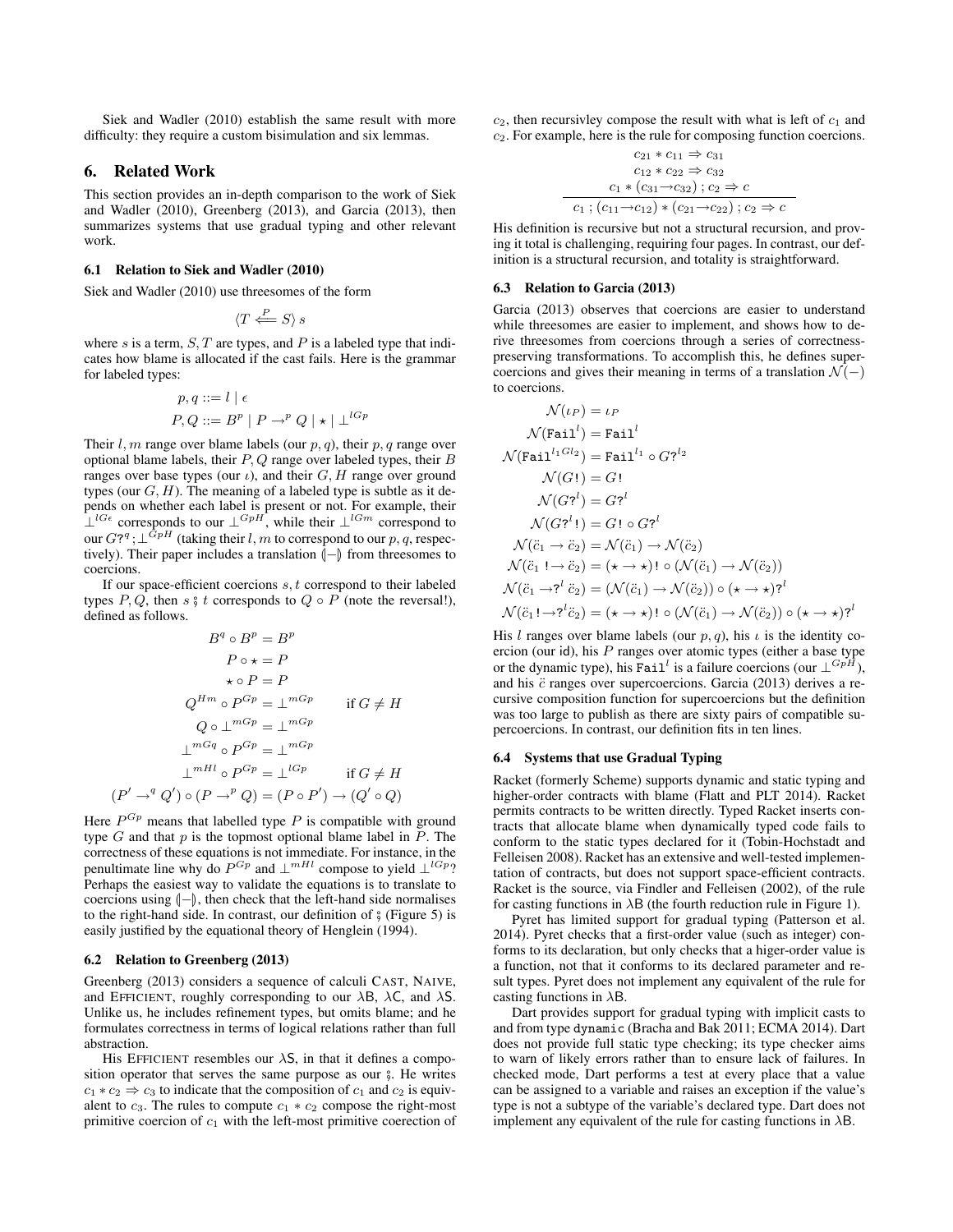C# type dynamic and VB type Object play a role similar to our type  $\star$ , with the compiler introducing first-order casts as needed (Bierman et al. 2010; Feigenbaum 2008). These languages do not have higher-order structural types, only nominal types, so the programmer must manually construct explicit wrappers to accomplish what would amount to a higher-order cast. C# and VB do not implement any equivalent of the rule for casting functions in  $\lambda$ B.

TypeScript provides interface declarations that allow users to specify types for an imported JavaScript module or library (Hejlsberg 2012). The DefinitelyTyped repository contains over 150 such declarations for a variety of popular JavaScript libraries (Yankov 2013). TypeScript is not concerned with type soundness, which it does not provide (Bierman et al. 2014), but instead exploits types to provide better prompting in Visual Studio, for instance to to populate a pulldown menu with well-typed methods that might be invoked at a given point. The information supplied by interface declarations is taken on faith; failures to conform to the declaration are not reported. Typescript does not implement any equivalent of the rule for casting functions in  $\lambda$ B.

Several systems explore how to modify TypeScript to restore various forms of type safety.

Safe TypeScript is a refinement of TypeScript that guarantees type safety by adding run-time type information (RTTI) to values of dynamic type any (Rastogi et al. 2015). It introduces the notion of erased types that cannot be coerced to any. Erased types are used to communicate with external libraries that are unaware of RTTI. Furthermore, subtyping of function types is restricted to never manipulate RTTI, avoiding the need for wrappers that may change the object identity. Safe Typescript does not implement any equivalent of the rule for casting functions in  $\lambda$ B.

StrongScript (Richards et al. 2015) extends TypeScript's optional types with concrete types. A concrete type is a (nominal) class type which is statically checked and which is protected by compiler-generated casts against its less strictly typed context. The main goals of this work are compatibility with TypeScript and enabling the generation of efficient code for concretely typed parts of a program. Blame tracking is an optional feature that may be disabled to avoid run-time overhead. StrongScript relies upon an equivalent of the rule for casting functions in  $\lambda$ B.

Microsoft has funded Wadler and a PhD student to build a tool, TypeScript TNG, that uses blame calculus to generate wrappers from TypeScript interface declarations. The wrappers monitor interactions between a library and a client, and if a failure occurs then blame will indicate whether it is the library or the client that has failed to conform to the declared types. TypeScript TNG relies upon an equivalent of the rule for casting functions in  $\lambda$ B.

Initial results on TypeScript TNG appear promising, but there is much to do. We need to assess how many and what sort of errors are revealed by wrappers, and measure the overhead wrappers introduce. It would be desirable to ensure that generated wrappers never change the semantics of programs (save to detect more errors) but aspects of JavaScript (notably, that wrappers affect pointer equality) make it difficult to guarantee noninterference; we need to determine to what extent these cases are an issue in practice. The current design of TypeScript TNG is not space-efficient, and implementing a space-efficient version and measuring its effect would be interesting future work.

#### 6.5 Other Relevant Work

Abadi et al. (1991) study an early notion of type Dynamic. Floyd (1967) and Hoare (1969) introduce reasoning about programs with pre- and post-conditions and Meyer (1988) popularises checking them at runtime under the name *contracts*. Findler and Felleisen (2002) introduce higher-order contracts for functional languages.

Tobin-Hochstadt and Felleisen (2006) formalize the interaction between static and dynamic typing at the granularity of modules and prove a precursor to blame safety. Matthews and Findler (2007) define an operational semantics for multi-language programs with static (ML) and dynamic (Scheme) components. Gronski et al. (2006) present Sage, a gradually-typed language with refinement types. Dimoulas et al. (2011, 2012) develop criteria for judging blame tracking strategies. Disney et al. (2011) extend contracts with temporal properties. Strickland et al. (2012) study contracts for mutable objects. Thiemann (2014) takes first steps towards gradual typing for session types.

Hinze et al. (2006) design an embedded DSL for contracts with blame assignment in Haskell. Chitil (2012) develops a lazy version of contracts for Haskell. Greenberg et al. (2010) study dependent contracts and the translation between latent and manifest systems. Benton (2008) introduces 'undoable' cast operators, to enable a failed cast to report an error at a more convenient location. Swamy et al. (2014) present a secure embedding of the gradually typed language TS<sup>\*</sup> into JavaScript.

Siek et al. (2009) explore design choices for cast checking and blame tracking in the setting of the coercion calculus. Ahmed et al. (2011) extend the blame calculus to include parametric polymorphism. Siek and Garcia (2012) define a space-efficient abstract machine for the gradually-typed lambda calculus based on coercions. Siek et al. (2015) propose the *gradual guarantee* as a new criteria for gradual typing, characterizing how changes in the precision of type annotations may change a program's static and dynamic semantics. Wadler (2015) surveys work on the blame calculus.

#### 7. Conclusion

Findler and Felleisen (2002) introduced higher-order contracts, setting up a foundation for gradual typing; but they observed a problem with space efficiency. Herman et al. (2007, 2010) restored space efficiency; but required an evaluator to reassociate parentheses. Siek and Wadler (2010) gave a recursive definition of composition that is easy to compute; but the correctness of their definition is not transparent. Here we provide composition that is easy to compute and transparent. At last, we are in a position to implement space-efficient contracts and test them in practice.

When Siek and Wadler (2010) was published we thought we had discovered a solution that was easy to implement and easy to understand. Only later did we realise that it was not quite so easy as we thought! We believe this next step is a significant improvement. For us, the lesson is clear: no matter how simple your theory, strive to make it simpler still!

#### Acknowledgments

Thanks to Shayan Najd, Michael Greenberg, and the PLDI referees for comments. Siek acknowledges NSF Grant 1360694. Wadler acknowledges EPSRC Programme Grant EP/K034413/1 and a Microsoft Research PhD Scholarship.

#### References

- M. Abadi, L. Cardelli, B. Pierce, and G. Plotkin. Dynamic typing in a statically typed language. *ACM Trans. Prog. Lang. Syst.*, 13(2):237–268, April 1991.
- A. Ahmed, R. B. Findler, J. G. Siek, and P. Wadler. Blame for all. In *Principles of Programming Languages (POPL)*, pages 201–214, 2011.
- N. Benton. Undoing dynamic typing (declarative pearl). In J. Garrigue and M. Hermenegildo, editors, *Functional and Logic Programming*, volume 4989 of *Lecture Notes in Computer Science*, pages 224–238. Springer Berlin Heidelberg, 2008.